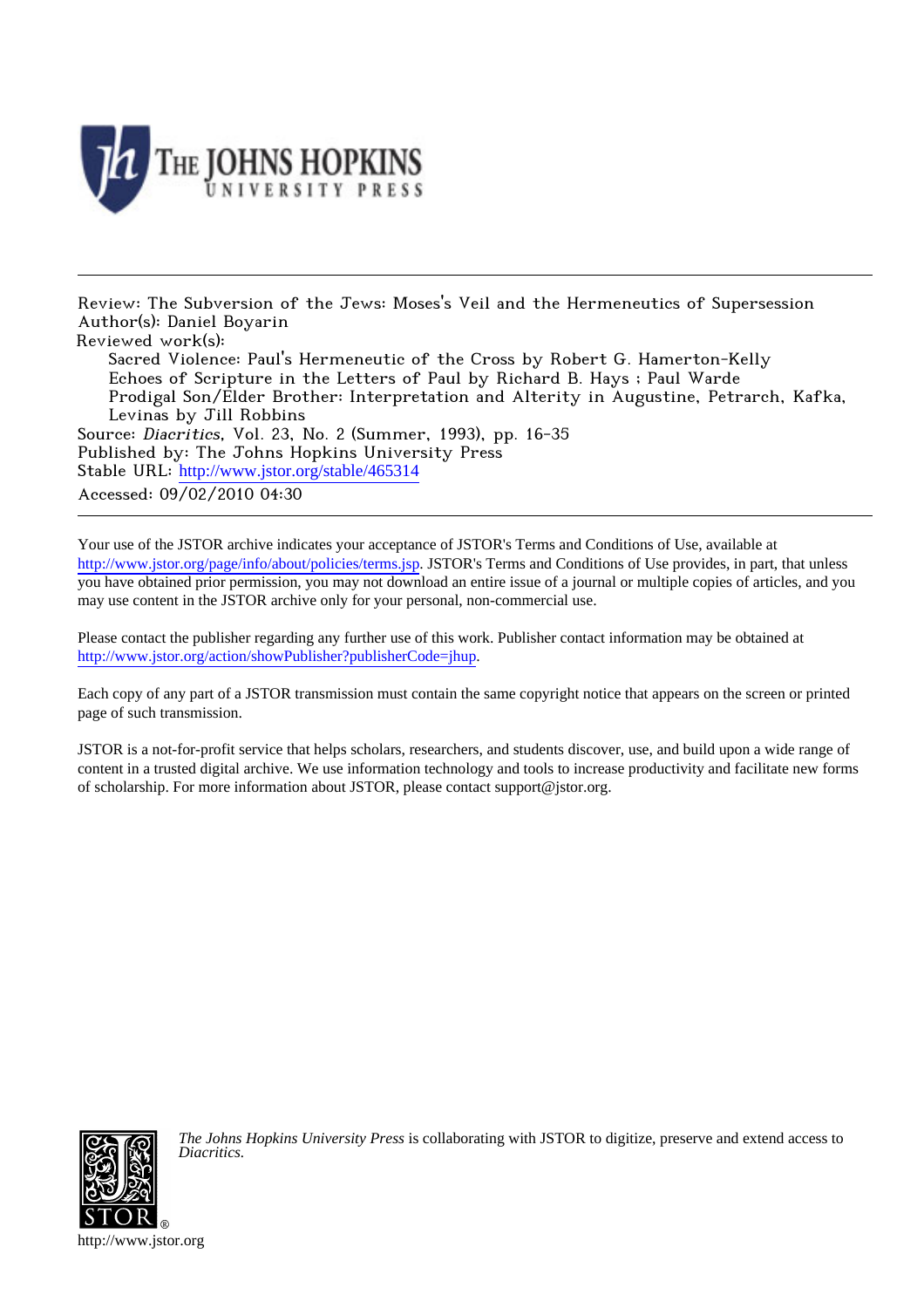## **THE SUBVERSION OF THE JEWS: MOSES'S VEIL AND THE HERMENEUTICS OF SUPERSESSION**

**DANIEL BOYARIN** 

**Robert G. Hamerton-Kelly. SACRED VIOLENCE: PAUL'S HERMENEUTIC OF THE CROSS. Minneapolis: Fortress, 1992.** 

**Richard B. Hays. ECHOES OF SCRIPTURE IN THE LETTERS OF PAUL. New Haven: Yale UP, 1989.** 

**Jill Robbins. PRODIGAL SON/ELDER BROTHER: INTERPRETATION AND ALTERITY IN AUGUSTINE, PETRARCH, KAFKA, LEVINAS. Chicago: U of Chicago P, 1991.** 

**Right to the present day, the same veil remains at the public reading of the Old Covenant unlifted, because it is in Christ that it is being annulled. Indeed, to the present, whenever Moses is read a veil lies over their hearts. Whenever anyone turns to the Lord the veil is removed. 2 Corinthians 3.14-16** 

**Much of the cultural politics of "the West" is founded on hermeneutical issues. The question of the relation of "Judaism" to "Christianity" is a question of literary theory. Christianity is for Paul and all his followers simply the correct understanding of the Torah. Read properly, the Torah signified Christ; what was "annulled in Christ" is not the Old Covenant but the veil, which prevents those hearing it from understanding that in it is concealed the New Covenant, as in Augustine's well-known formulation: "In the Old Testament there is a concealment of the New, in the New Testament there is a revelation of the Old" [qtd. in Robbins 2]. This should be read, I submit, as a gloss on Moses's veil. In 2 Corinthians 3, perhaps more than any other text, lies whatever Pauline basis there is for a theology of supersession. The doctrine that the Christian Church (Greek Bible) is the new Israel (New Testament), which replaces and renders superfluous (or worse) the old (Testament) Israel (Hebrew Bible), has had frightening consequences in the history of Christian Europe. It is here that perhaps the best known of all of Paul's hermeneutical maxims is found: "The Letter kills but the Spirit gives life":** 

**I wish to thank Shuli Barzilai, Jonathan Boyarin, Sidra DeKoven Ezrahi, Elissa Sampson, and Shira Wolosky for reading earlier versions of this essay and commenting on them. I have stiffneckedly not taken much of their advice and probably will regret it. Some of the discussion in this essay is recycled from my book on Paul, A Radical Jew: Paul and the Politics of Identity, forthcoming from the University of California Press.**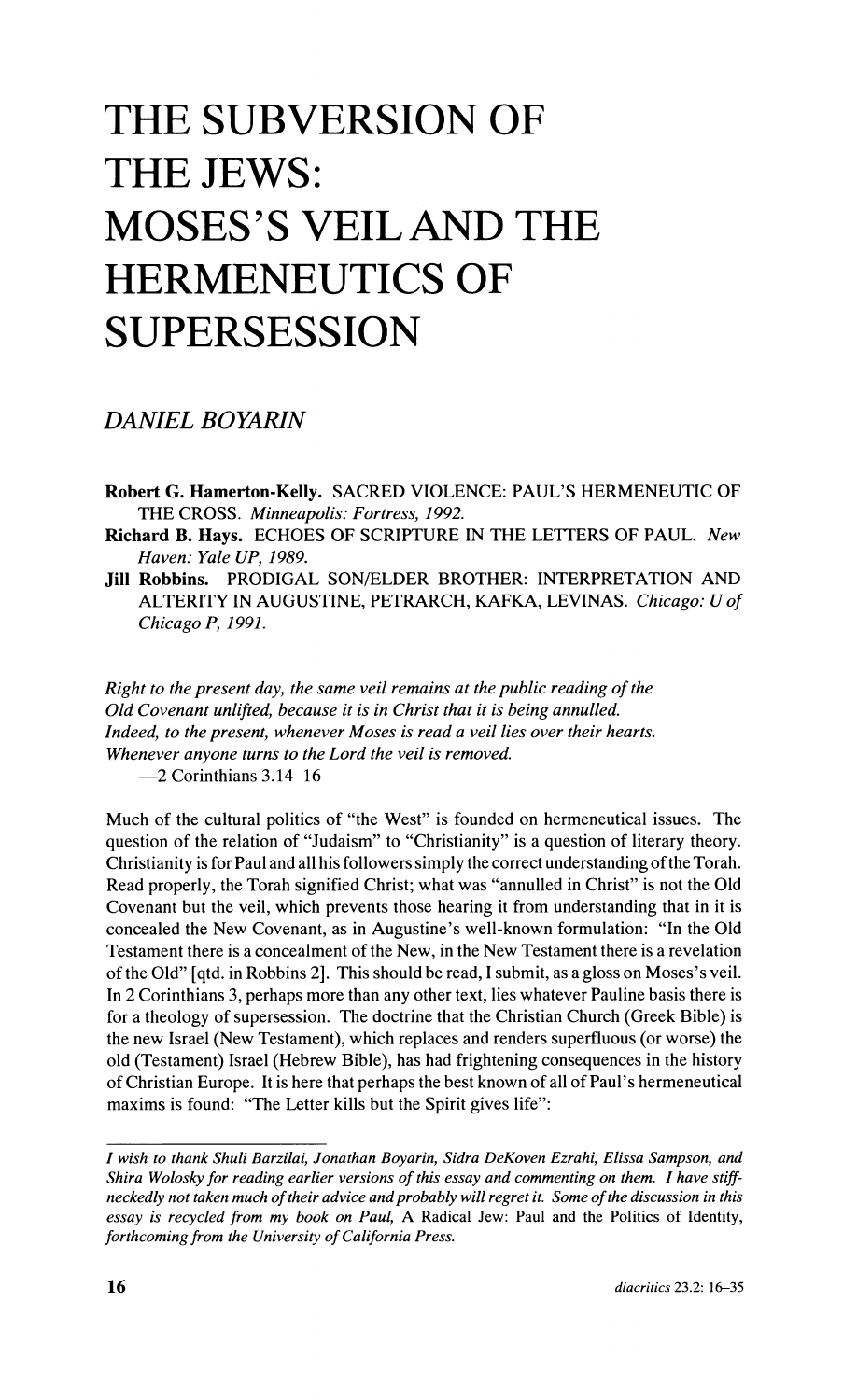**Are we beginning once more to recommend ourselves? Surely, we do not need, as some do, letters of recommendation to you or from you, do we? You yourselves are our letter, inscribed on our [var. your] hearts, known and read by everyone. You show thatyou are Christ's letter caredfor by us, inscribed not with ink but with the Spirit of the living God; not on stone tablets but on tablets that are fleshy hearts. Such confidence before God as this we have through Christ. Not that we are of ourselves adequate, so that we evaluate anything as originating with ourselves. Rather, our adequacy is from God, who has enabled us to be adequate as ministers of a new covenant, not written but spiritual. For**  the letter kills but the Spirit gives life [os kai hikanosen hemas diakonous **kaines diathekes ou grammatos alla pneumatos to gar gramma apoktennei to de pneuma zoopoiei]. [2 Cor. 3.1-6]** 

**1** 

In *Echoes of Scripture in the Letters of Paul*—a book that all interested in the history of **Western hermeneutics and its importance for literary theory will want to read-Richard Hays unsettles the opposition between two modes of interpreting the 2 Corinthians passage, which until now have been considered mutually exclusive. In the tradition of the Church, this verse has been understood from nearly the very beginning as denoting an opposition between literal and allegorical interpretation, with the literal that of the Jews and the figurative that of the Christians. Paul's point would be, then, that the Jews, who**  read literally, miss the point entirely—the point, that is, that their Bible is only the Old **Testament in which the New one is concealed.** 

**This reading has in recent years been called into question by Pauline scholars, who argue that the opposition is rather between a written text of any kind and the fleshy embodiment of Christian covenant in the actual community of the faithful. Hays refers to this embodiment as an Incarnation and remarks, "The traditional English translation of gramma as 'letter,' based in turn on the Vulgate's littera, is an unfortunate one,... because it suggests that Paul is distinguishing between literal and spiritual modes of exegesis. This is the construal against which the advocates of a nonhermeneutical interpretation of 2 Corinthians 3 rightly object." Hays goes on strikingly to remark,** 

**Thus, the Christian tradition's reading of the letter-spirit dichotomy as an antithesis between the outward and the inward, the manifest and the latent, the body and the soul, turns out to be a dramatic misreading, indeed a complete**  inversion. For Paul, the Spirit is—scandalously—identified precisely with the **outward and palpable, the particular human community of the new covenant, putatively transformed by God's power so as to make Christ's message visible to all. The script, however, remains abstract and dead because it is not embodied. [130]** 

**Hays balances this revisionary reading of Paul, however, by arguing very persuasively that whether or not the letter-Spirit opposition is in itself the index of a dichotomy of hermeneutical practices, Paul posits a hermeneutical shift from the reading of Moses to**  the experience of the Spirit.<sup>1</sup> There has, after all, been a change in the status of Scripture. **In other words, the hermeneutical and ethical moments are homologous to each other. I would further claim that the very notion of language as abstract and disembodied, that is,** 

**<sup>1. &</sup>quot;According to 2 Cor. 3.7-18, when God's Spirit-inscribed people encounter Scripture, a transformation occurs that is fundamentally hermeneutical in character" [131].**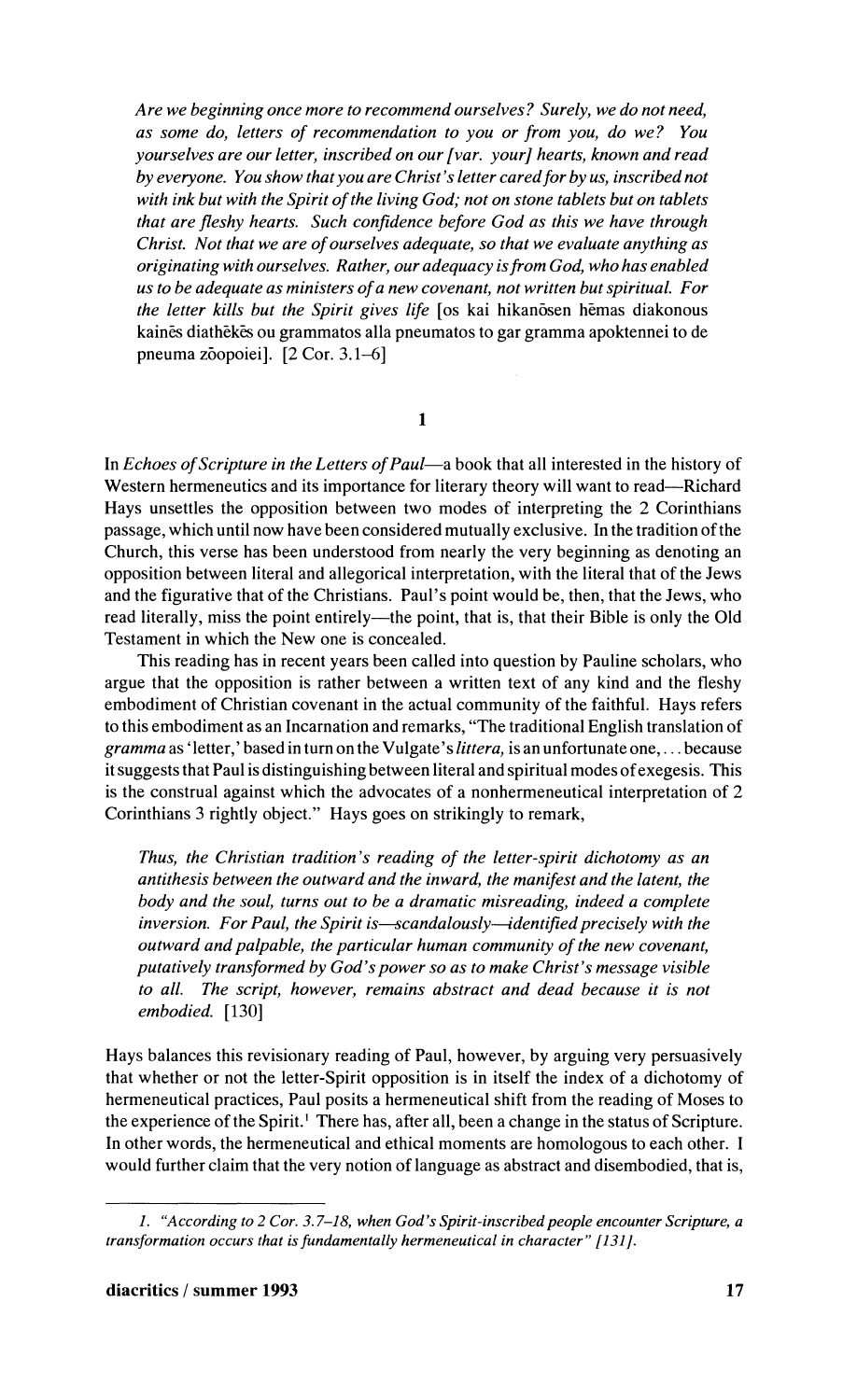**the very notion of the necessity for the word to become flesh, as it were, is already in itself an allegorical conception of language, paralleling the Platonic notions of a noncorporeal Godhead, which the Incarnation presupposes.2** 

**Analysis of the continuation of the Pauline text will bring out this point more clearly:** 

**Now if the ministry of death, chiseled in letter on stone, took place with such glory that the Israelites could not bear to gaze at Moses's face, even though it was being annulled, will not the ministry of the Spirit be with greater glory ? For if there is glory with the ministry of condemnation, how much more does the ministry of righteousness abound with glory. Indeed, what has had glory has not had glory, in this case, because of the glory which so far surpasses it. For if what**  was being annulled [to katargoumenon] was with such glory, how much more **the glory of that which endures!** 

**Having, therefore, such a hope, we act with much boldness, and not like Moses when he used to put a veil over his face so the Israelites could not gaze at the end [= true meaning] of what was being annulled [katargoumenon]. But their minds were hardened. Right up to the present day the same veil remains**  at the public reading of the old covenant-unlifted, because it is in Christ that it is being annulled [katargeitai]. Indeed, to the present, whenever Moses is read **a veil lies over their hearts. Whenever anyone turns to the Lord the veil is removed. Now "the Lord" is the Spirit, and where the Spirit of the Lord is, is freedom. And we all, with unveiled face, beholding as in a mirror the glory of the Lord, are being transformed into the same image, from glory to glory, as from the Lord, the Spirit. [2 Cor. 3.7-18]** 

**Paul, in fact, enacts the kind of reading that the Jews do not do at the same time that he talks about it. Whatever this passage is, it is not midrash, because it does not involve a close contact with the language of the verses of Exodus with which it deals; midrash is precisely characterized by its attention to the physical, material details of the actual language [Hays 132]. This is symbolic reading, whereby the events of the "Old Testament" signify realities in the present life of the Christian community.3 The metaphor of the veil is exact. Midrash, the way the Jews read Moses, is a hermeneutics of opacity, while Paul's allegorical/typological reading is a hermeneutics of transparency. Paul can boldly go where no Jew has gone before and reveal the true telos of the text because of the spiritual condition of his listeners, who, protected by the Spirit, need not fear death. Paul thus asserts that the veil that Moses put over his face symbolizes a veil that the Jews put over their hearts at the reading of the Law until the present day, because they do not expound it spiritually, which prevents them from perceiving the glory of the truth. Paul identifies the new readers of the Bible as "we all," thus asserting the universalism of the Christian dispensation over-against the particularities of the Jewish reading of Moses.** 

**Among the other virtues of Hays's interpretation, it does not require that Paul depart from the obvious concrete sense of the veil in the Torah's narrative in order to build his allegory. By contrast, Stephen Westerholm's reading of this passage, in an otherwise generally convincing article, is weak. Westerholm resolutely denies any hermeneutical significance at all to the letter-spirit opposition in Paul and argues that the opposition refers only to two modes of serving God: one that was appropriate in the past and one that has replaced it in the Christian present. For him, then, the only function of the veil is that** 

**<sup>2.</sup> In my article "The Eye in the Torah: Ocular Desire in Midrashic Hermeneutic, " I argue that the Rabbis of the talmudic period generally did not believe in a wholly noncorporeal Godhead, so God could be present in the world without an Incarnation.** 

**<sup>3.</sup> In A Radical Jew, I argue that the typology/allegory opposition is not a valid one, thus my somewhat slippery language here.**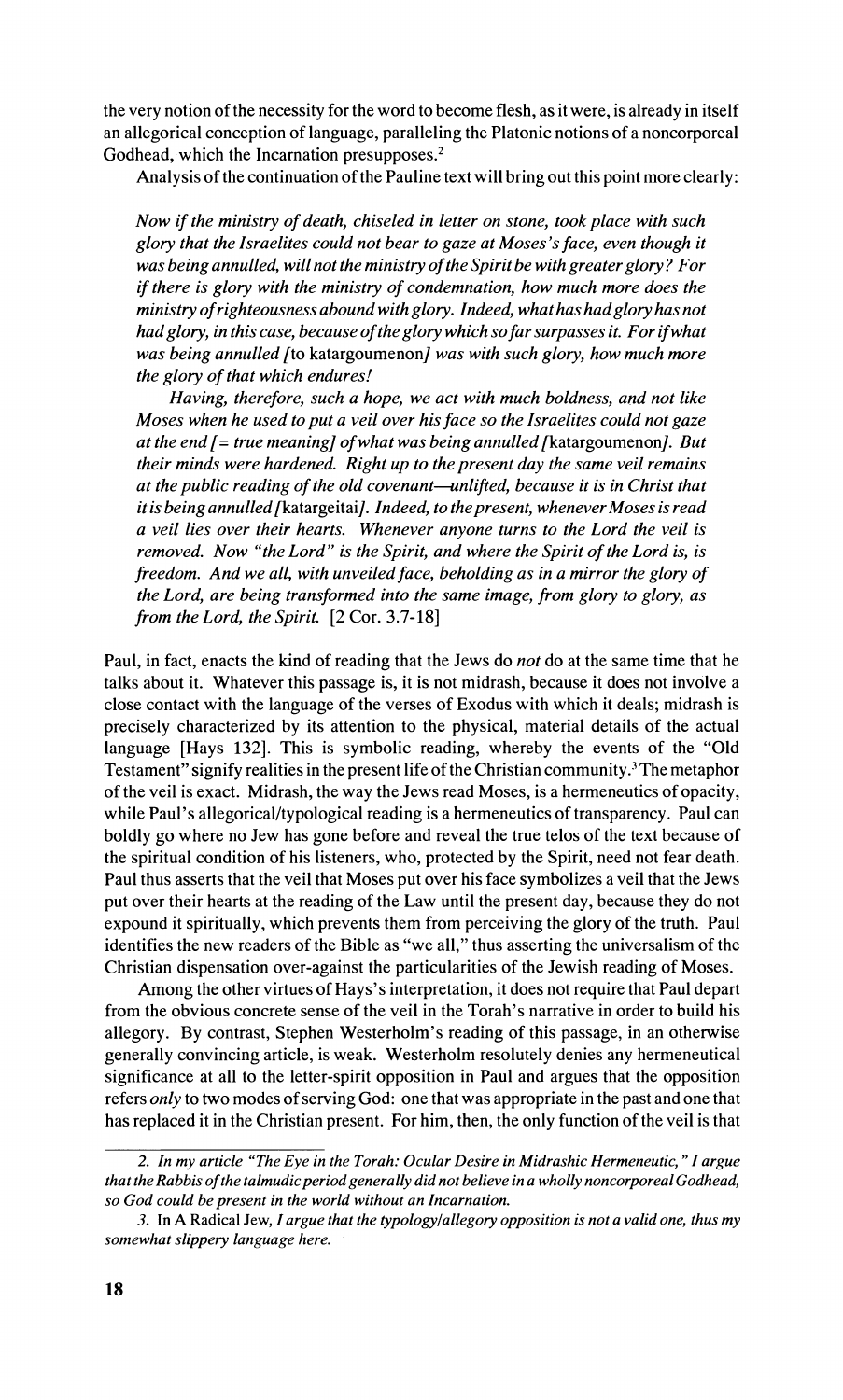**it prevents the Jews from seeing that the situation has changed. This, however, leaves the original veil on Moses's face without significance, thereby explicitly contradicting or emptying of significance the typological relationship implied by the words "Right up to the present day the same veil remains at the public reading of the old covenant.... Indeed, to the present, whenever Moses is read a veil lies over their hearts." The only way that Westerholm's reading makes sense, then, is if we revive a theory whereby the veil on Moses's face was a fading glory, which signified the fading glory of the Old Covenant. There is, however, no textual or other warrant for reading the veil in this way, and it fails to explain the continued existence of the "same veil."** 

**Where Westerholm's reading fails, Hays's succeeds in making sense of the veil that was on Moses's face, as well as the veil that now covers the "reading of Moses." The veil, for Paul as in the Torah itself, was to prevent those who were unable to stand it from seeing the glory of Moses's transformation. Paul's allegorical reading is that until this day the Jews show themselves unable to stand the true meaning of the text in Christ and so still read it with a veil. Because their minds were hardened, they are prevented from perceiving the true meaning of the text, which is the glory, the spirit that transfigured Moses. That is, the reading of "Moses" prevents the Jews from seeing the glory of the Lord, and this is typologically/allegorically signified by the covering of Moses's face when he gave the Law. The word is meant to point to the Spirit, which lies behind it (and always did), but the Jews remain at the level of the literal-literally-at the level of the letter, the concrete language, which of course epitomizes midrash, and this is the gramma that kills. Once more, in Hays's excellent formulation,** 

**For those who are fixated on the text as an end in itself, however, the text remains veiled. But those who turn to the Lord are enabled to see through the text to its telos, its true aim. For them, the veil is removed, so that they, like Moses, are transfigured by the glory of God into the image ofJesus Christ, to whom Moses and the Law had always, in veiled fashion pointed.... This means, ultimately, that Scripture becomes-in Paul's reading-a metaphor, a vast trope that signifies and illuminates the gospel ofJesus Christ. And, since the character of this gospel is such that it must be written on human hearts rather than in texts, the community of the church becomes the place where the meaning of Israel's Scripture is enfleshed. [137]4** 

**This passage is thus typological and allegorical in its structure: that is, like the Spirit, which must be incarnated in the Corinthian community and which Paul calls a writing, language always consists of a spiritual meaning that is embodied in the material:** 

**The telos of Moses' transitory covenant (which remained hidden from Israel in the wilderness) was the same thing as the true significance of Moses/Torah (which remained hidden from Paul's contemporaries in the synagogue).... The veiled telos is, if we must express it in a discursive proposition, the glory of God** 

**<sup>4.</sup> I think that Hays loses his way a bit on pages 142-43, where he needlessly complicates the discussion by arguing that Paul is suggesting a dissimile between himself (and other Christians) and Moses, because "Moses' unveiled encounters with the Lord were intermittent, punctuated by times of withdrawal and veiling. "I see nothing in the passage which qualifies or discredits Moses's experience even with respect to Paul; rather, it is that of the Israelites to whom Moses turned and who would/could not see his glory which is being deprecated. Further, there is no difficulty occasioned by the veil being movedfrom overMoses 'sface to the hearts of the Israelites [pace Hays 145], because the veil always and only existed to prevent the Israelites from seeing that which they could not stand, and never toprevent Mosesfrom seeing anything. I thereforefind the turn in verse 16 less dramatic than Hays does [147].**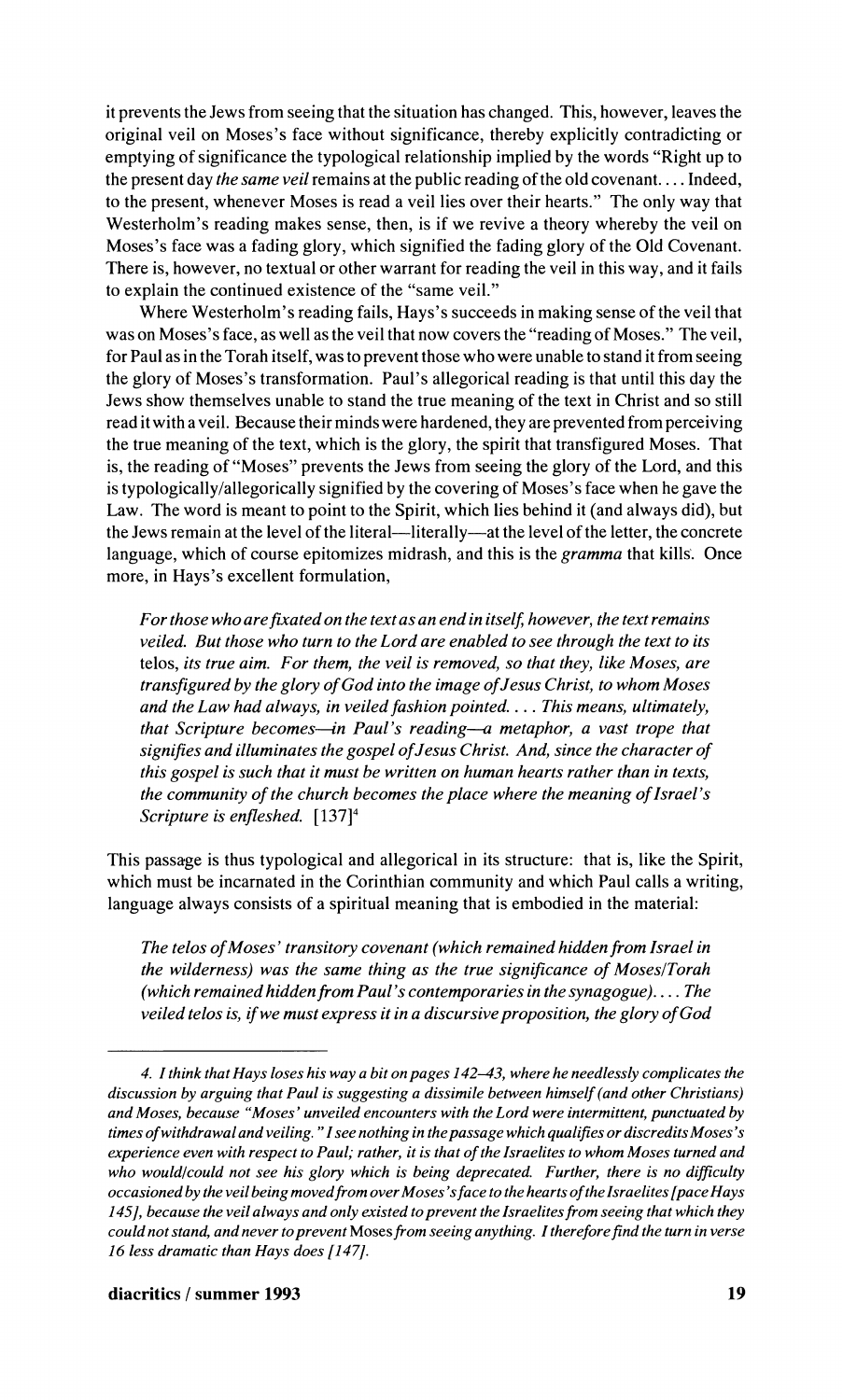**in Jesus Christ that makes itself visible in fleshy communities conformed to God's image.... All the elements are necessary to express the hermeneutical and ethical significations that are packed into his metaphor. [Hays 146]5** 

**I think that Paul's argument is even more complex than this, however, for there are in fact four terms here, not two: Old Testament, its Jewish readers, Spirit, and "we all." The lesser glory, the Old Testament, is both revealed and annulled by the greater glory of the Spirit. As the sun reveals the moon during the night and conceals it by day, so the Spirit was reflected indirectly in the Old Testament which is now completely obscured by the greater light of the Spirit directly shining from the New. Even that lesser glory, Paul argues, lesser because it is transitory, was too much for the Jews to stand, and they had to be protected by a veil. Even more so is it the case that the glory that will not be annulled is too much for them to see, and they remain blinded to it by a veil. The very ministry chiseled in stone signifies and is replaced in history by the ministry of the Spirit, which has been revealed in the New Testament. When Paul refers to the Old Covenant, he means both the historical covenant with the Jews and also their text. He thus implies avant la lettre, as it were, predicts or enacts, the coming into being of the New Testament, and the relation of these two is figured as that of letter which kills to the Spirit which gives life. Thus, the move of the modern readers of Paul, such as Hays, who deny the allegorical and supersessionist movement of Paul's text is ultimately not convincing. The supersessionism cannot be denied, because an enfleshed community was already and still living out the "Old" Covenant. It certainly had not remained an affair of mere words on stone. Since the glory of the spirit hidden within the text is what Moses's veil conceals and that hidden glory is the life of the Christian community, the Pauline structure is profoundly allegorical after all. The "letter" is not only the written word but certainly, as Paul says almost explicitly, the literal reading of "Moses" by the Jews. Augustine read Paul well: "In the Old Testament there is a concealment of the New, in the New Testament there is a revelation of the Old."** 

**Paul explicitly foregrounds the spiritual method of study of the Torah, in implicit contrast to the veiled, carnal method of "the Jews," in a passage of 1 Corinthians:** 

**I want you to know, brethren, that our fathers were all under the cloud, and all passed through the sea, and all were baptized into Moses in the cloud and in the sea, and all ate the spiritualfood and all drank the same spiritual drink. For they drank from the spiritual Rock which followed them, and the Rock was Christ. Nevertheless with most of them God was not pleased; for they were overthrown in the wilderness. Now these things are warnings to us, not to desire evil as they did.... Consider Israel according to the flesh; are not those who eat the**  sacrifices partners in the altar? [1 Cor. 10.1–5, 18]

**The key to my understanding of this passage is the last verse, almost precisely because it is so understated in its form. "Consider Israel according to the flesh," I think, must be understood here as a hermeneutical term and nothing else. That is to say, while the phrase**  certainly includes all of the overtones that it does elsewhere—to wit, physical descent and overliteral understanding (and perhaps even "carnality" as a moral judgment)—Paul is

**<sup>5.</sup> I should, to be honest, emphasize that Hays himself understands his interpretation to be one that contradicts the interpretation of "allegorical" for "spiritual" here. I remain convinced, however, that whatever the particular and spectacular nuances of Pauline thought and especially the brilliant concatenation of the hermeneutical and ethical levels, a "reader who turns to the Lord and finds the veil taken away " and thus "will return to the reading of Moses to discover that all of Scripture is a vast metaphorical witness to the lived reality of the new community in Christ" [151] is an allegorical reader, a reader for whom the meaning lies behind and enclosed in the text.**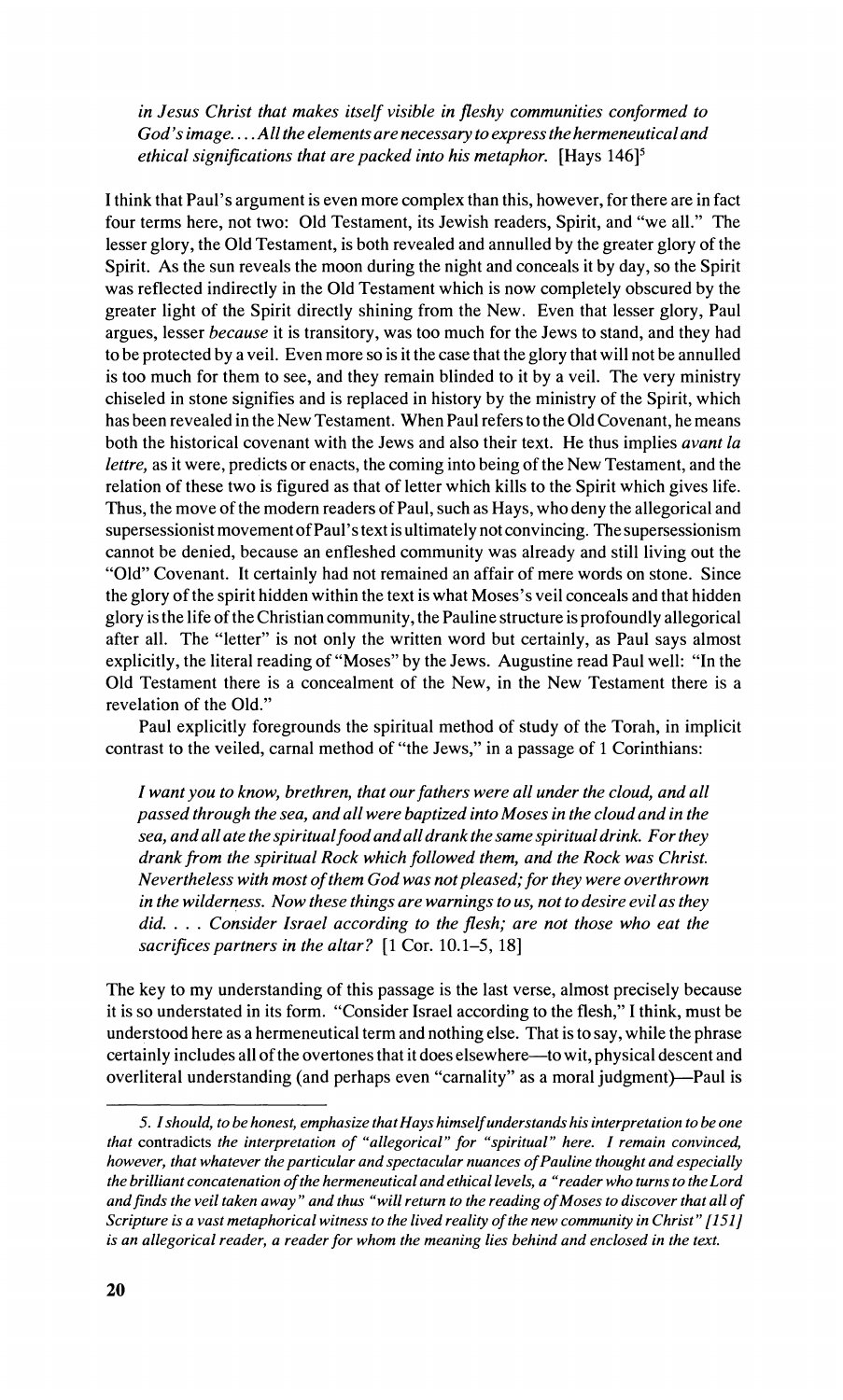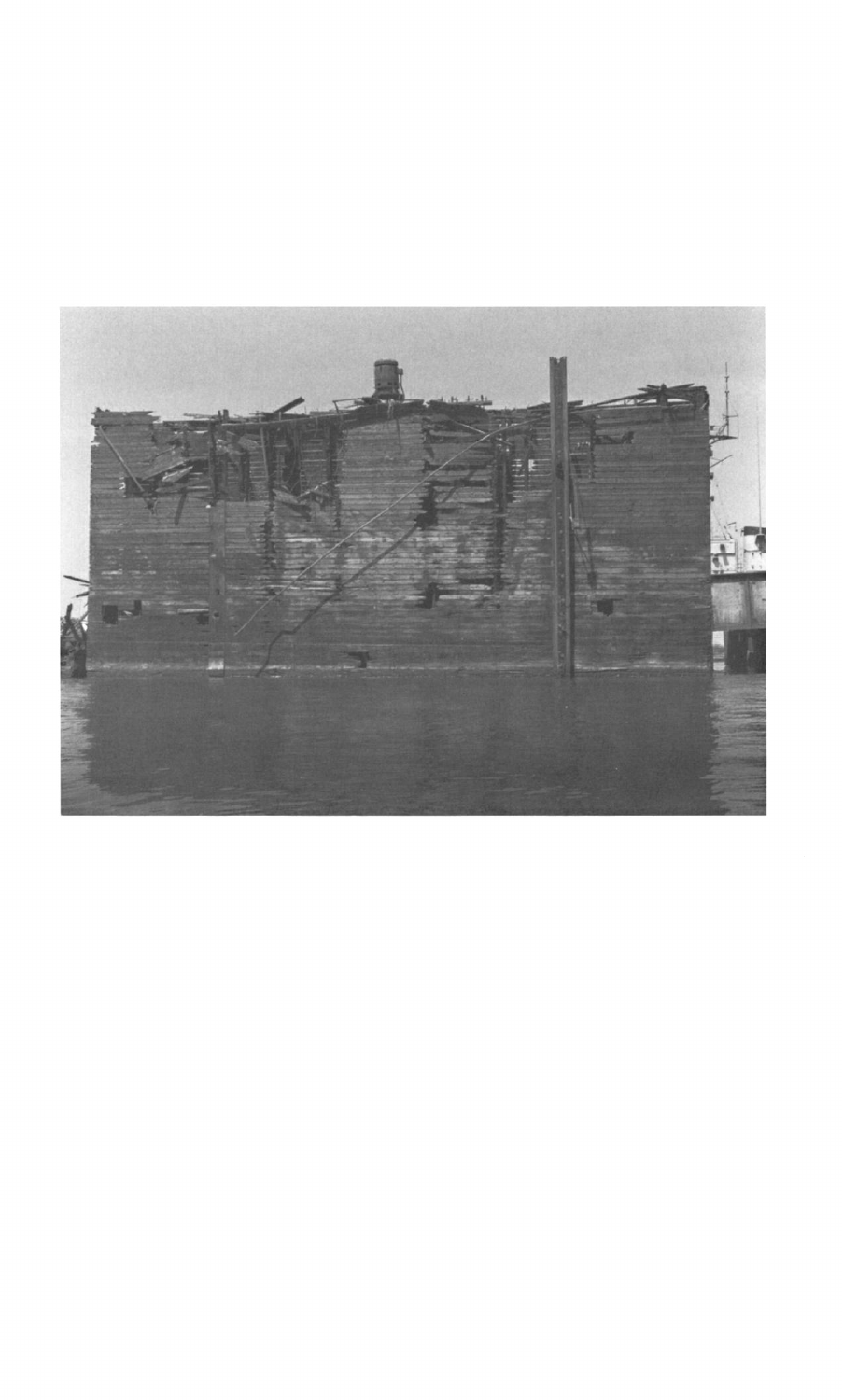**here appealing to the Corinthians to consider the verse/practice in its literal sense, not to concern themselves with axiological judgments of the Jews! The Revised Standard Version translates here simply, "Consider the practice of Israel," which is really what Paul means. I thus disagree with Hays's implied interpretation [96] that Paul refers here to "Israel according to the flesh" because he is discussing the Golden Calfepisode. In 10.18, Paul is no longer referring explicitly to that story but rather to Israelite sacrifice in general. He wishes here to draw an analogy for his argument from that concrete, historical fact. Just as the literal Israelites-according to the flesh-are partners in the altar when they eat the sacrifices, so also are the figurative Israelites-according to the Spirit-when they eat the Eucharist, and they should behave accordingly. If, at this point, the text is understood allegorically the point of the analogy is lost. Paul calls to his Corinthian readers to take a look for the moment at the literal, concrete, and historical meaning of a particular textual moment.6 Accordingly, he insists on the literal meaning, kata sarka, of the verse, at least momentarily.** 

**I think we learn much from this utterance. First of all, as earlier commentators have pointed out, the very positing of an "Israel according to the flesh" implies necessarily the existence of an "Israel according to the Spirit" as well. In the light of the resonance created by the reference to "Israel in the flesh" in verse 18, I think if we go back and interpret the references to spiritual food and drink in the previous verses, we understand them as hermeneutical utterances as well. Thus, the food and drink may literally have been spiritual in nature but they are also to be understood spiritually (that is typologically/ allegorically) as signifying the food and drink of the present Christian ritual. The Israel of that story signifies the present Israel which is the church-not, I emphasize, an institutional church of, say, Hebrews, but the present Christian congregations characterized and defined by the inclusion of ethnic Gentiles into the Israel of God [Hays 86].7 This interpretation is further dramatically strengthened by Paul's explicitly hermeneutic statement that "the rock was Christ." Once again, there has been much discussion of the exact mode of figurative interpretation that Paul is supposing here, but in any case, it is very telling that he uses the past tense: The rock was always Christ. Paul's "in-the-spirit" interpretation, whether typological or allegorical (or, as I claim, both at once), represents a dehistoricization of the text as well as an implicit claim that Christ is the always-existent Christ in heaven and not his temporary historical avatar on earth. Paul certainly held that the literal, historical meaning of the text was true-Consider Israel according to the flesh-but just as unquestionably that its significance was not to be located in its concrete historical moment but in that which it signified and which one way or another stops time and exits from history.** 

**The Platonic preference for the immovable supersedes temporality, and this is the essence of allegory as I understand it. It is here that I part company from Hays. Having demonstrated that Paul interweaves his discourse here with a series of allusions to Deuteronomy 8 and 32, as well as Psalms 106, Hays reads the discourse as essentially midrash and even explicitly argues that "There is nothing distinctively Christian in the lessons that Paul draws from the Scripture that he cites here. Deuteronomy has already performed the imaginative act of turning the exodus into a paradigm for Israel's future experience; consequently, Paul's typological reading of the story is nothing other than a fresh performance within Israel's long-established poetic-theological tradition" [94].** 

**<sup>6.</sup> Cf. also Schweizer in the Theological Dictionary of the New Testament [7.127]: "This expression carries with it an evaluation; this is the Israel which understands itself only in terms of descent. In the context, however, this is not the point at issue, and it is no accident that we do not find the antithesis o Israel kata pneuma."** 

**<sup>7.</sup> Hays's reading of this entire passage [91-102] is, as usual, impressively astute. Later I will discuss my explicit points of disagreement with it.**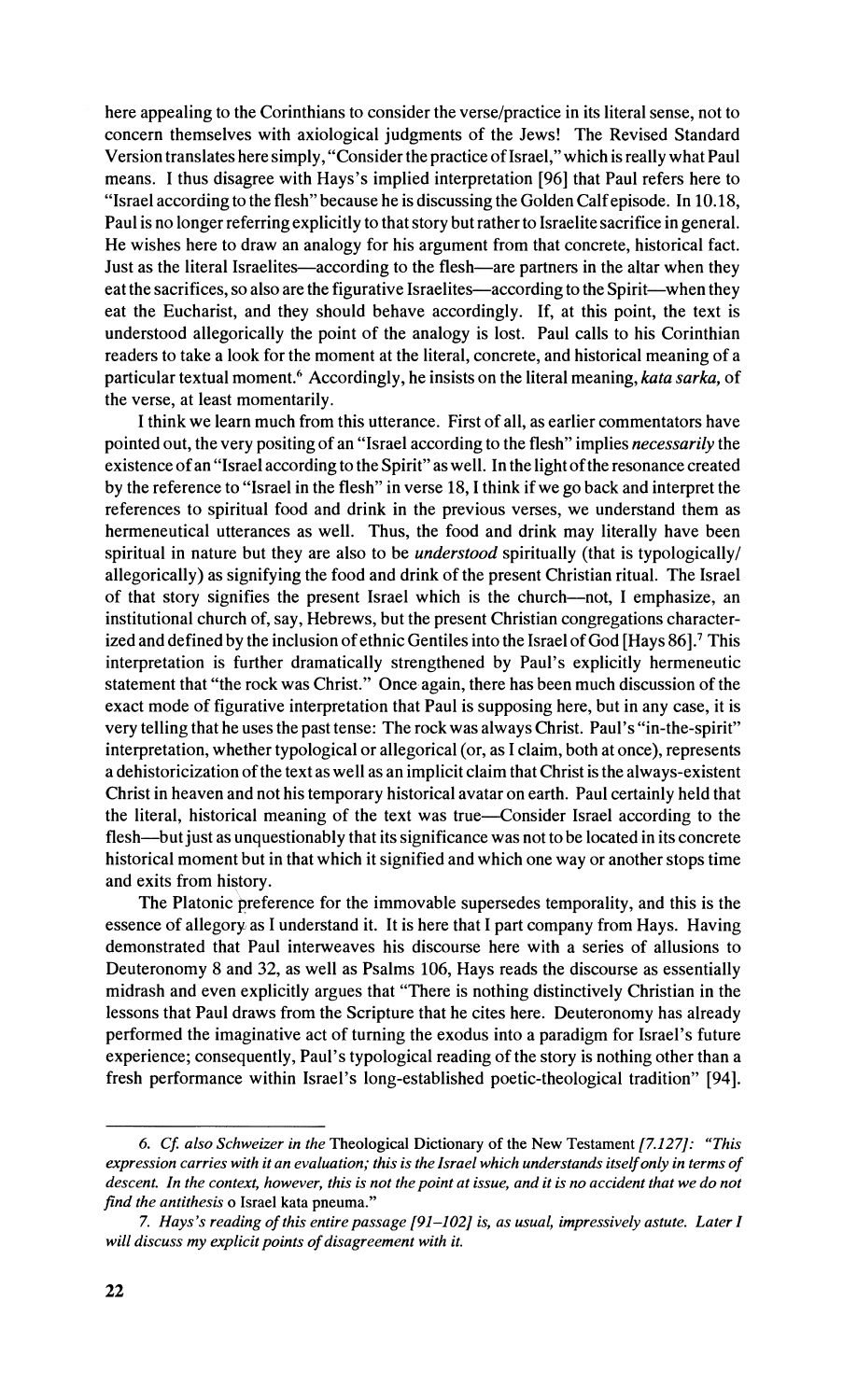Yes-and no. On the one hand, Hays is undoubtedly correct, Paul draws a lesson here **from the concrete historical events that is not entirely dissimilar from the lesson that Deuteronomy wishes Jews to learn from the same story, "And you shall remember...." Paul, however, supplements that hermeneutic of memory of historical events with claims that the historical events already figured the current situation; the food and drink were spiritual and the rock was Christ. As in so much of my reading of Paul, I see here a brilliant conflation of hermeneutical, cultural traditions, such that the "Platonic" moment of his spirituality is made wholly one with the biblical sensibility. Paul produces here, I suggest, as in much of his thought, an extraordinary synthesis between Palestinian and Hellenistic Judaisms. On the one hand, Paul is not denying significance to the concrete, historical Israel, neither now nor a fortiori in the past. On the other hand, however, there is a strong implication that this Israel finds its true meaning and always did as a signifier of the community of faith which would include all humanity and not only the ethnic Israel. The story of Israel exists for two purposes: to prefigure and figure the Israel of God and to teach that Israel of God how it should behave. Both of these moments are uncovered together in 1 Corinthians 10.** 

**Which brings us again to the question of supersession. Hays denies that Pauline theology is supersessionist [98-102]. For Paul the Christian community stands in continuity with and not against the historical Israel. There has been, moreover, no rejection of Israel owing to their faults or flaws, as in some other New Testament theologies. Nor, finally, are the Christian believers free of either ethical or moral requirements or unsusceptible to sin (as the Corinthians apparently thought). Hays's reading then defangs Paul of his "anti-Semitism" without, however, as in the case of some modern liberal apologists for Paul, removing the teeth of Paul's critique.8 I would argue, however (and here, I think, the different hermeneutical perspectives of a self-identified Jew and a self-identified Christian show up): If there has been no rejection of Israel, there has indeed been a supersession of the historical Israel's hermeneutic of self-understanding as a community constituted by physical genealogy and observances and the covenantal exclusiveness that such a self-understanding entails. The call to human Oneness constitutes a threat to Jewish (or any other) difference.** 

**Paul's text, then, is certainly to be understood as a challenge to, if not an attack on, the understandings of the meaning of Torah in Pharisaic Judaism.9 There one finds God in the letter itself, not in a turning away from or a looking behind the letter. Jews cannot, of course, be expected to assent to their self-understanding being annulled. Jill Robbins has produced what I think is the most eloquent modern Jewish response to the Christian hermeneutic of supersession of the "Old Testament":** 

**<sup>8.</sup> I am referring to the work of Lloyd Gaston in particular, who argued that for Paul the Old Testament continued to be valid and soteriological for Jews, and the only function of Christ was to add the Gentiles to thepicture. Gastonproduced a spirited effort to argue for this "experimental" hermeneutic (his term) but ultimately fails to convince.** 

**<sup>9.</sup> ThePharisees were one group or sect offirst-century Judaism. The later rabbinic Judaism traces its ancestry back to this group, and we have no reason to doubt that connection. It is, nevertheless, a serious mistake to read back from later rabbinic texts into thefirst century. Since Paul identifies himself as a former Pharisee, however, when we find congruence between Pauline and later rabbinic ideas, the Pauline evidence may be significant for establishing the Pharisaic provenance of the ideas, even if we may be somewhat skeptical of the report in Acts of his having been a student of the leading Pharisee-Rabban Gamliel.**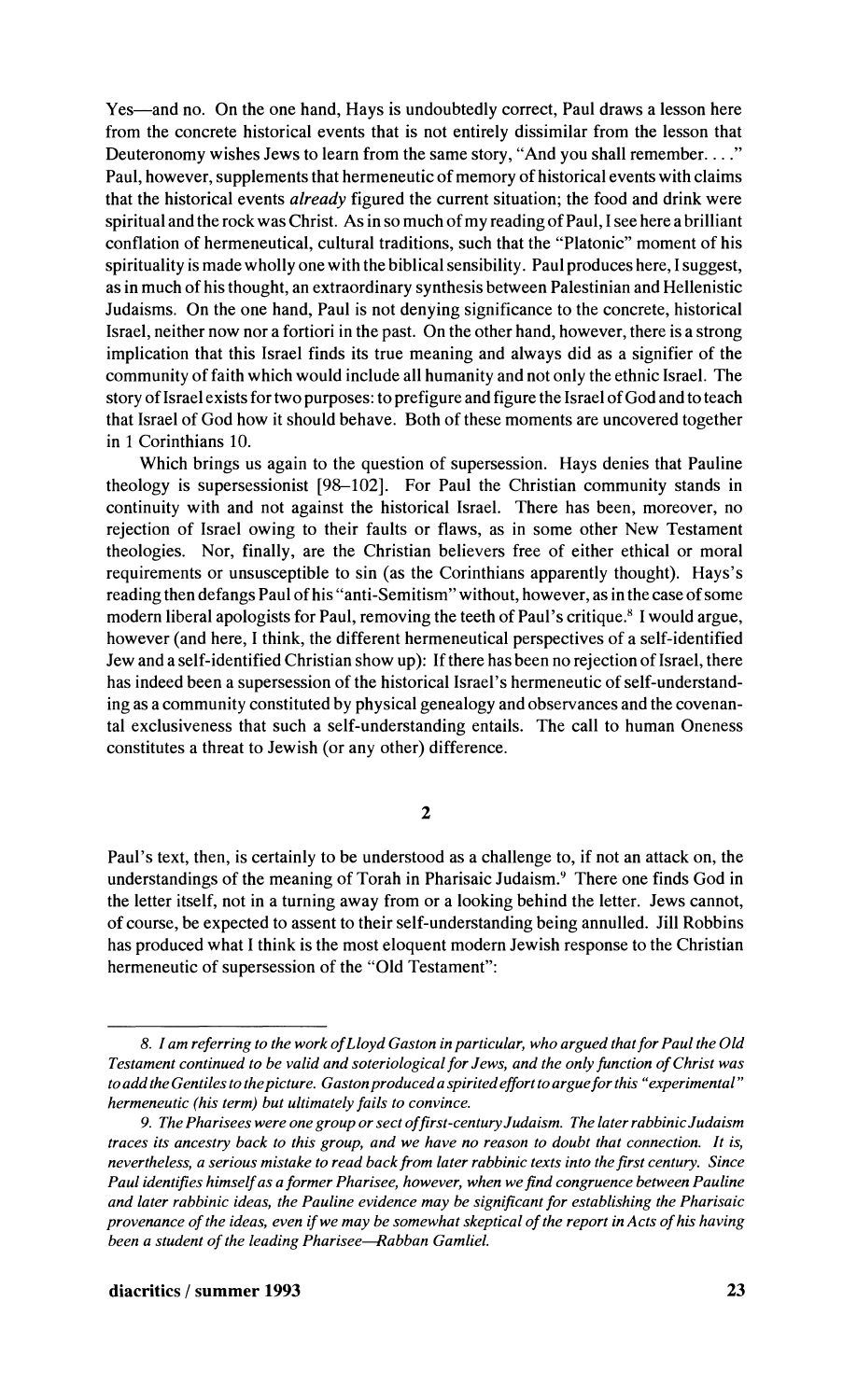**The Jews are related to the Old Testament book physically or carnally: they carry it; the Christians are related to it spiritually: they believe from it. This polemic against the "dead letter" (i.e., Jewish literalism), indeed the entire figural discourse, depends above all on suppressing the self-understanding of Judaic exegesis.** 

**For the self-understanding of Jewish exegesis would give the lie to the figural assertion that the Old Testament discredits its own authority and transfers it to the New. It would disrupt the dyadic and hierarchical oppositions such as carnal and spiritual, literal and figurative, that structure every figural claim. It would make it possible to understand this religion of the book and its relation to the letter of language-otherwise. For if the book the Jews carry is not an Old Testament but a Hebrew Bible, then the figural discourse would collapse. But it cannot, as it were, suppress it enough. It cannot suppress the Judaic without leaving a trace, as when it inscribes it as outside. Christian hermeneutics is "itself" at every point traced by the self-understanding of Judaic exegesis, namely midrash. [12]** 

**Robbins is thus (as I am) a postmodern Jewish respondent to the Christian hermeneutic of supersession. In Robbins's book, the Jew as speaking subject writes back.** 

**Jews have, of course, had access to public discourse in Europe since the early modern period, but generally only insofar as they were willing to speak as universal Europeans and not as Jews. (Take Spinoza as a paradigm for this.) This was, then, the modern equivalent of conversion to Christianity. (Interestingly enough, one of the ways that Jews have entered the cultural conversation in modernity has been to write about Paul, reclaiming him, as it were, as a heterodox Jew and thus repatriating the Jew into the heart of Christian culture. This project has been pursued in various political venues of modern Jewish culture from right-wing Zionism to left-wing anti-Zionism and reform Judaism. My own book on Paul, A Radical Jew, provides yet another version of that discourse.) Even now, the common liberal expression "ton Jewish" continues that form of oppression, somewhat less obvious but just as obnoxious as the oppression of other subaltern groups.** 

**Just as the ancient Rabbis simply refused to allow the letter to be purloined from them, so also we can refuse. We can refuse, however, in discourse shared with others and not only in the private discourse of the Jews."' I am suggesting that the postmodern era has returned to us the option of refusing out loud, as it were, as equal cultural partners in a certain domain of discourse: the hermeneutical, precisely where Christian doctrine has, for two thousand years, most delegitimized us. I do not downgrade the achievement of predecessors from Abravanel to Rosenzweig if I argue that changed cultural conditions outside of them and partly caused by them have made it possible for the Jewish subaltern**  to speak.<sup>11</sup> Robbins's book is an enactment of the recovery of midrash in the contemporary **critical tradition, that is, precisely of the revoicing of a silenced Jewish subject in the West.12 Julia Kristeva has remarked on analogies between the marginality of women's** 

**<sup>10.</sup> Maria Damon has recently remarked to me how a modernist Gertrude Stein hides references to Jewishness in puns: Yet dish = Yiddish [personal communication].** 

**<sup>11.</sup> Our reluctance, nurtured by Benjamin, to see human history asprogress, should not blind us to the occasional (and perhaps temporary) positive developments in the present as well, particularly insofar as those positive developments may have been generated partially in horrified response to Nazi genocide. The present has little enough for which to congratulate itself.** 

**<sup>12.</sup> Robbins's book was partly prefigured, as it were, by Susan Handelman 's The Slayers of Moses, a book that reads curiously in some ways more like the defensive discourse ofJews engaged in a disputation than like the autonomous Jewish speaking subject of Robbins's discourse. Handelman 's book has, however, empowered all of us and as a pioneer effort should not be simply**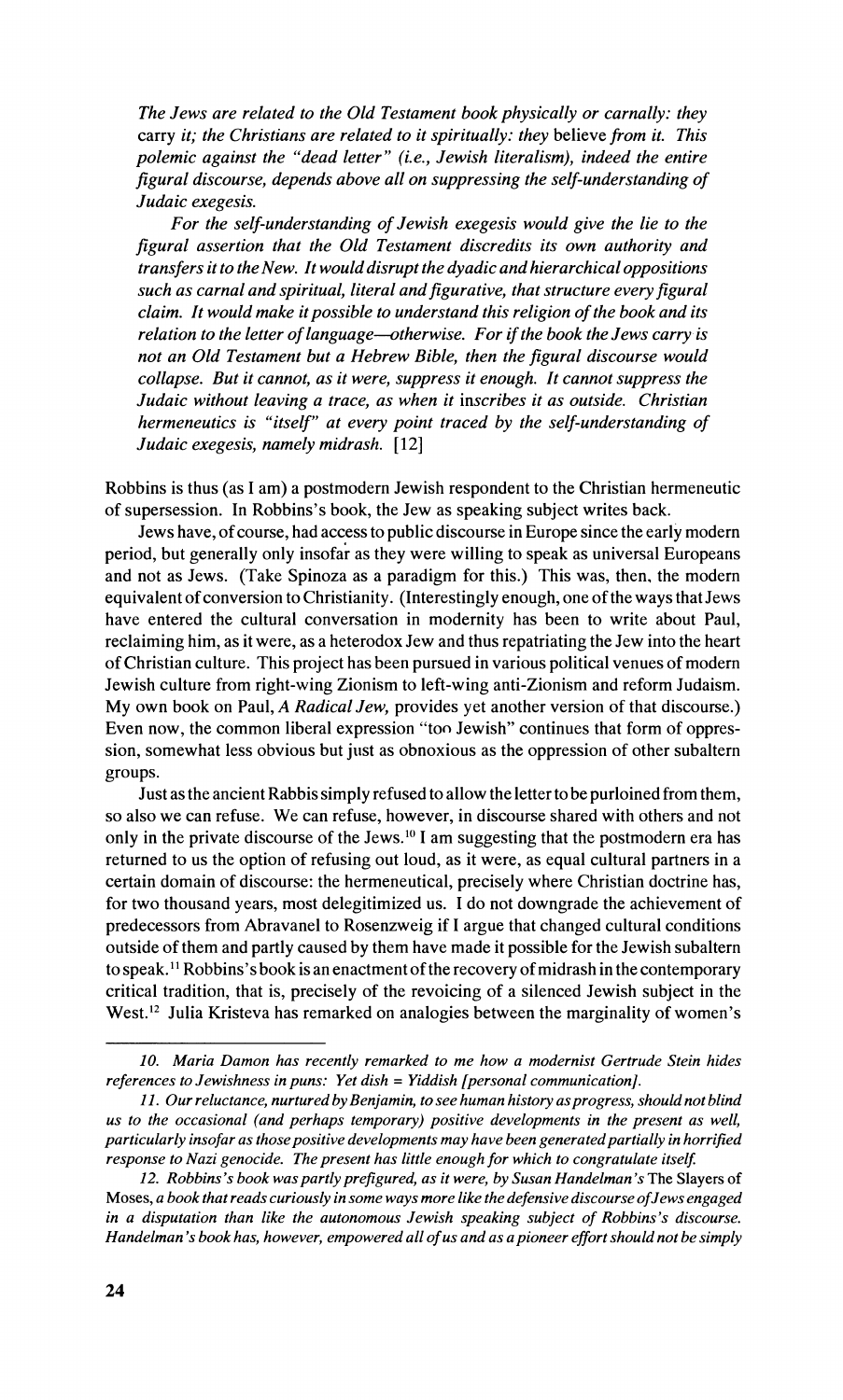**discourse in our post-Enlightenment society and that of Jews:** 

**Consequently, the specific character of women could only appear as nonessential or even non-existent to the totalizing and even totalitarian spirit of this ideology. We begin to see that this same egalitarian and in fact censuring treatment has been imposed, from Enlightenment Humanism through socialism, on religious specificities, and in particular, on Jews. [196]** 

**In other words, in the best case, Jews could get on in enlightened society and culture only via a denial of the specificity of their Jewishness. Of course, actual conversion is only the most extreme form of that denial. I am suggesting that for some Jewish academicians the "recovery" of midrash is equivalent to what the emergence of feminist criticism has been for women in the academic world-a refusal to be simply swallowed up in a "humanism" and "universalism" that universalistically encompass only the literature and culture of white, male Christian humans. That very living community, which Paul occludes by referring to the literal "Old Testament" as merely written on stone and not on the hearts of anyone, enters once more into the general cultural conversation, that is to say, as a subject of speech of contemporary secular culture. Accordingly, Robbins's book moves from "Jewish" readings of Christian writers like Augustine and Petrarch to appropriations of Judaic culture in Jewish writers like Kafka and Levinas. Her work, then, attempts to undo the erasure of Jewish self-understanding that Christian supersessionism, even at its most benign, has done. It undoes the erasure of Jewish self-understanding while at the same time systematically putting into question the concepts of "self," "understanding," and "voice." Thus the undoing of the erasure of Jewish self-understanding does not lead to a restoration of full presence (which would, in fact, have paradoxically replayed the very erasure that it sought to undo); rather, it respects the trace.** 

**In her chapter on Levinas, Robbins most explicitly evokes a reversal of supersession, for Levinas is probably the most prominent "Western" philosopher to have explicitly and openly maintained an allegiance to rabbinic Judaism. I cannot even begin to summarize the brilliant argument of the chapter. I wish merely to cite its bottom line here. Pauline Christianity has been founded on a privileging of inner dispositions of the psyche over outer dispositions of the body. A behavior that is not completely informed by and generated by faith is dismissed in this tradition as mere "works" righteousness and in some Protestant traditions identified with sin itself. Levinas, by revoicing Jewish texts of themselves and from themselves, reverses this hierarchy [Robbins 102-13]. Doing before hearing becomes now the very ground of an ethics, a demand of a certain behavior toward the other that may otherwise be escaped:** 

**Levinas writes that if doing the law before understanding is conceived as pure praxis as opposed to contemplation, it is "a movement in the night" (QLT, 78).**  But Levinas, attentive to the hierarchical oppositions-inside and outside, **presence and absence, seeing and blindness-that organize the opposition Greek/Hebrew (and Christian/Hebrew as well), does not merely reverse the dyadic hierarchy (i.e., privilege the outside, nonseeing, absence). He reinscribes it so that the subordinated term is no longer the (dialectical) opposite of the first. Perhaps the adhesion to the law that precedes understanding is not merely external (i.e. a blind or infantile naivete) but an adhesion which is anterior to** 

**dismissed. Geoffrey H. Hartman and Sanford Budick's edited volume, Midrash and Literature, in which Robbins's essay on Kafka first appeared, was also a marker of this cultural shift.**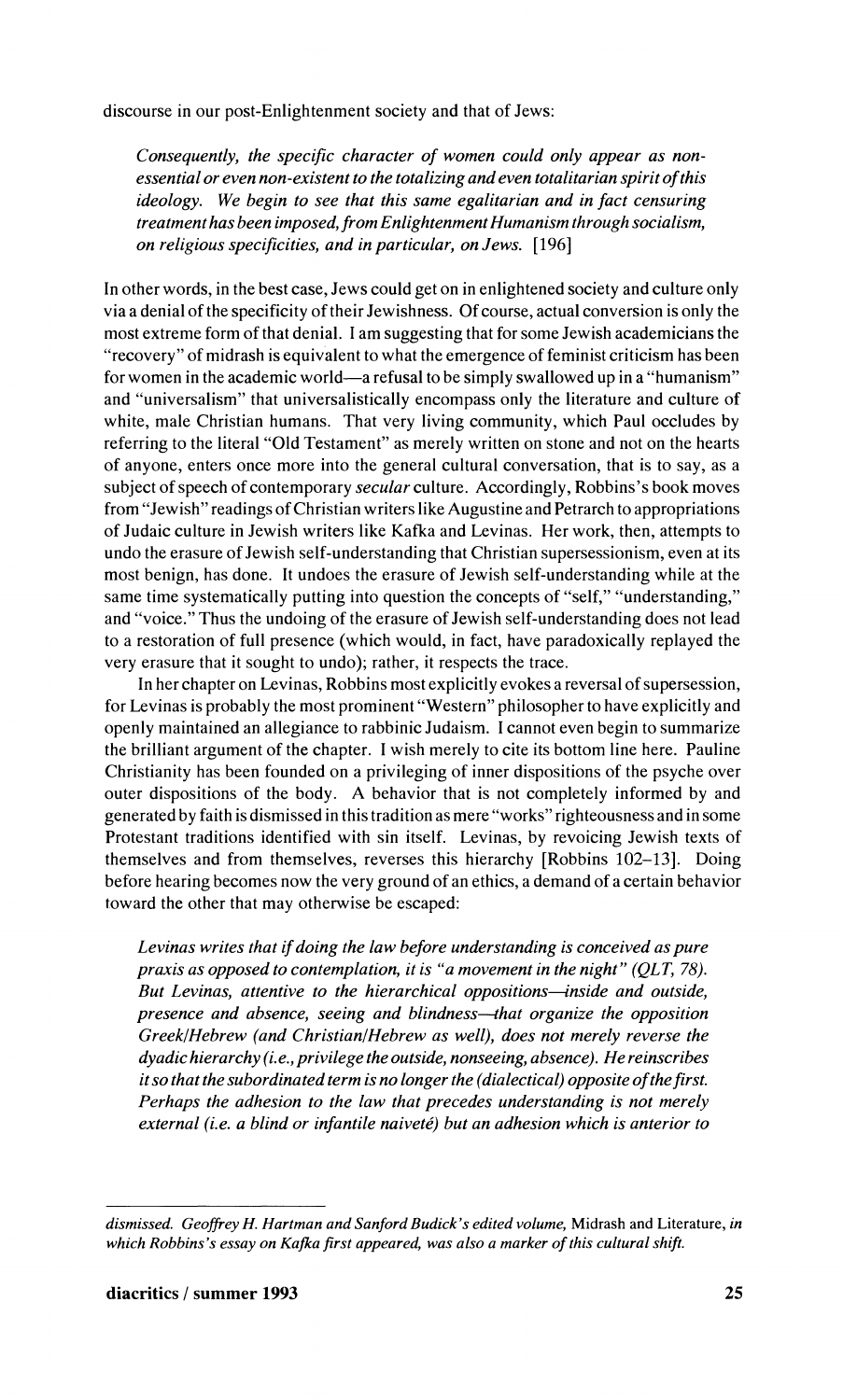**the internal adhesion that operates in the light of evidence (QLT, 82). [Robbins 113-14]13** 

**A Jewish self-understanding of praxis, one that is informed by the Paulinian critique, thus takes its place as an answer/response to the Pauline challenge. As Robbins cites Derrida, in Levinas's work we find, "Not a community without light, not a blindfolded synagogue, but a community anterior to Platonic light" [Robbins 114]: "Here Derrida, following Levinas (who follows Rosenzweig), not only rereads but unreads an entire medieval iconography of the synagogue with its broken staff and its blindfold. That iconography is exegetical; it is based on the typological relationship between the two testaments" [114]. The blindfolded synagogue, however, not only harkens back to medieval iconography; it is also obviously an allusion to Moses's veil in 2 Corinthians, to the veil that to this day prevents the Jews from perceiving the true figurative glory of their text in Christ. By unreading that veil, Jews take their place on the stage of discourse and proclaim the Letter which gives us life. Praxis is not works-righteousness but good works, and "boasting" is not self-satisfied arrogance but confidence in the justness of a just God.** 

**The Rabbis had not remained insensible to the threat to Jewish difference which Paul's allegorical/typological hermeneutics implied, although their response was not explicit. Almost as a direct counter to Paul's charge that Jewish commitment to the flesh, to the literal observance of circumcision in the flesh, constituted a veil that kept their eyes from the sight of God, the Rabbis developed a discourse by which it was only through the flesh that the sight of God could be achieved. Although this notion is found in many texts of the third centuries and later, when Pauline Christianity was inexorably becoming the hegemonic discourse of the Roman Empire in which most Jews lived, it perhaps finds its most striking expression in the following text:** 

**It is written, "This, after my skin will have been peeled off, but from my flesh, I will see God" [Job 19.26]. Abraham said, after I circumcised myself many converts came to cleave to this sign. "Butfrom myflesh, I will see God, "for had I not done this [circumcised myself], on what account would the Holy Blessed One, have appeared to me? "And the Lord appeared to him." [Genesis Rabbah 48.1 (Theodor and Albeck 479)]** 

**This text can be adduced as an emblem of the difference between Paul's spiritual reading as exemplified above from 1 Corinthians 10 and the "literal" reading of midrash. As Elliot Wolfson correctly observes, there are two hermeneutic moves being made simultaneously in this midrash [192-93]. The first involves interpretation of the sequence in Genesis 17.1-14, which is the description of Abraham's circumcision, and Genesis 17.23 ff., which begins, "And The Lord appeared to Abraham in Elone Mamre." The midrash, following its usual canons of interpretation, attributes strong causal nexus to these events following on one another. Had Abraham not circumcised himself, then God would not have appeared to him. This interpretation is splendidly confirmed by the Job verse. The Book of Job, together with the other Holy Writings, was considered by the Rabbis an exegetical text that has the function of interpreting (or guiding interpretation of) the Torah. In this case, the verse of Job, which refers to the peeling off of skin, is taken by a brilliant appropriation to refer to the peeling off of skin of circumcision, and the continuation of the verse that speaks of seeing God from one's flesh is taken as a reference to the theophany at Elone Mamre. The reading of sequence of the Torah's text is confirmed by the explicit causality that the Job text inscribes. Circumcision of the fleshpeeling of the skin-provides the vision of God.** 

**<sup>13. &</sup>quot;QLT" refers to Levinas's Quatre lectures talmudiques [Paris: Minuit, 1968].**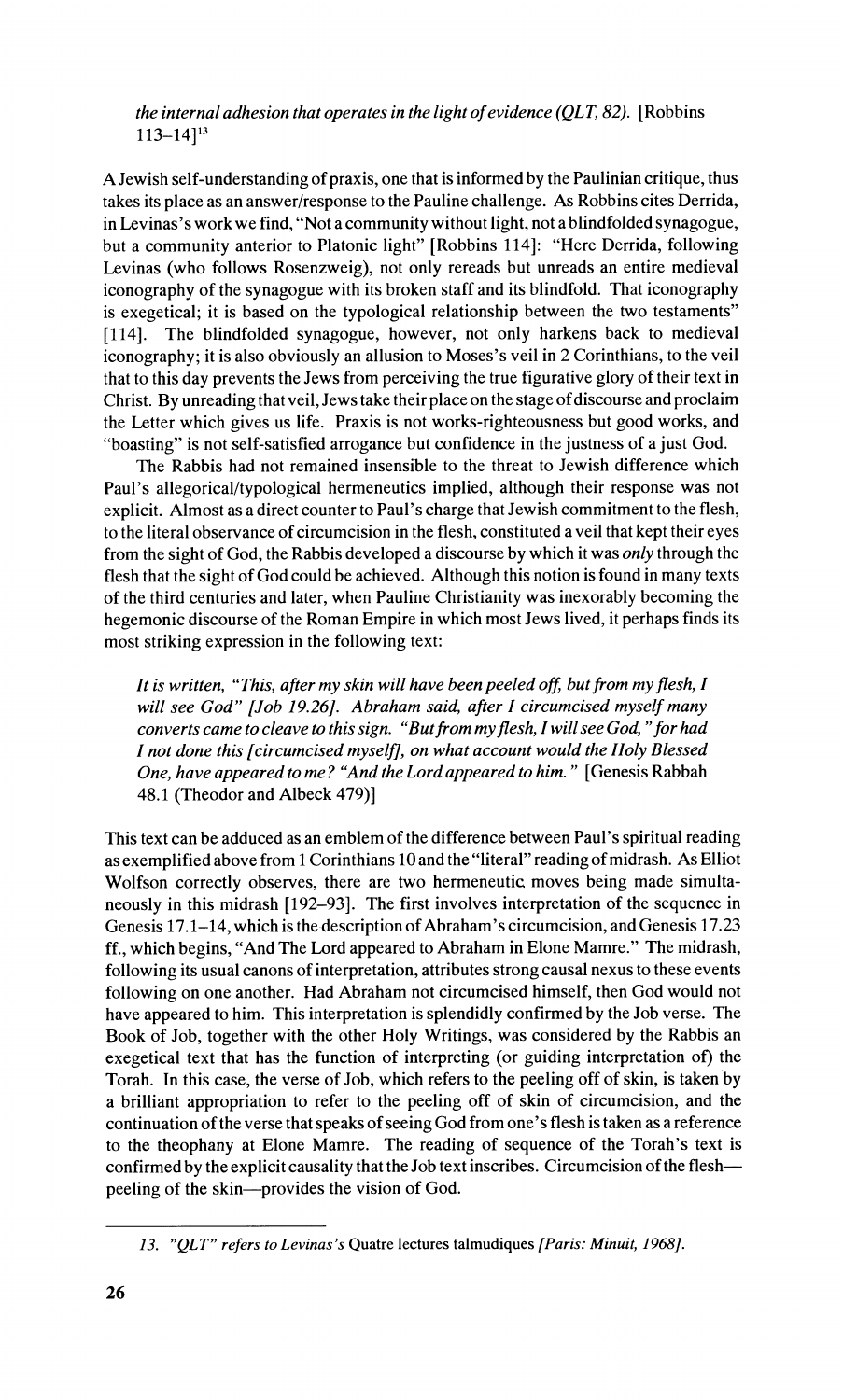**As Elliot Wolfson remarks, this midrash constitutes an interpretation of circumcision which directly counters the Pauline one: "The emphasis on Abraham's circumcision ... can only be seen as a tacit rejection of the Christian position that circumcision of the flesh had been replaced by circumcision of the spirit (enacted in baptism)" [194]. It is, of course, this very moment of the refusal of allegorization on the part of the Rabbis, their explicit resistance to being allegorized, that so provoked the Fathers and Augustine in particular. Yet, from this passage, we see that the characterization of Rabbinic Judaism as being unconcerned with spiritual experience is unwarranted. Rather the body is seen**  as the vehicle of encounter with God. The physical act of circumcision in the flesh, which **prepares the (male) Jew for sexual intercourse, is also that which prepares him for Divine intercourse-for mystical vision of God.14 The Rabbis countered Paul's charge that the literal is a veil that prevents vision by asserting that the literal is that which removes the veil and enables the vision of God.** 

**3** 

**For Paul, descent according to the flesh and circumcision in the flesh have been superseded by their spiritual signified, baptism in the spirit.15 The flaw in the Jews who reject Christianity is that they refuse to accept the true meaning of their own Law and history, not that that Law and history are themselves rejected. "Supersession" can thus itself be understood in two ways. It means either that Israel has been contradicted and replaced by the church or that Israel has been "continued" and fulfilled in the church. What is common to the two is that after Christ there is no further positive role for Israel in the flesh. A hermeneutic theory such as Paul's, by which the literal Israel, literal history, literal circumcision, and literal genealogy are superseded by their allegorical, spiritual signifieds is not necessarily anti-Semitic or anti-Judaic. From the perspective of the first century, the contest between a Pauline allegorical Israel and a rabbinic hermeneutics of the concrete Israel is simply a legitimate cultural, hermeneutical, and political contestation. To put this in Hays's own words, "This astonishing event, completely unpredictable on the basis of the story's plot development, is nonetheless now seen as the supremely fitting narrative culmination, providing unforeseen closure to dangling narrative themes and demanding a reconfiguration of the dianoia, the reader's grasp of 'what the story is all about"' [100]. It must be seen as well, however, that those "readers" who hang onto the old configuration of the dianoia have indeed been superseded. From the point of view** 

**<sup>14.</sup> In my paper "'This we know to be the carnal Israel': Circumcision and the Erotic Life of God and Israel" [493-97] I have discussed the gender politics of this issue.** 

**<sup>15.</sup> Incidentally, I think that Hays is too harsh with Erich Auerbach. Although Auerbach 's view is overstated, there is, in my humble opinion, something to be said for the view that in Paul the "Old Testament" is a shadow of things to come. Hays remarks, "The telling detail in this**  extraordinary caricature of Paul is that Auerbach's key image of the Old Testament as 'shadow of **things to come' is derived not from Paul but from Hebrews (Heb. 10:1), which he apparently regards as a Pauline Epistle!" [98]. Auerbach could certainly have derived this idea rather from**  Colossians 2.16-17, of which it might be much more legitimately claimed that it is either of Pauline **origin or from very near disciples: Me oun tis humas krineto en Brosei kai en posei e en merei**  heortes e neomenias e sabbaton a estin skia ton mellonton to de soma tou Khristou. Therefore, let **no one judge you as to eating or drinking or with regard to the feasts, or the New Moons or the Sabbaths, which are but a shadow of the coming things, but the body is of Christ. The reason, I suspect, that Hays, like Homer, nodded is that in his zeal to overturn a certain version of Paul as a supersessionist he went too far and thus inadvertently suppressed the fairly clear evidence for a different sort of supersessionism explicit in the deutero-Pauline school and, I think, adumbrated in Paul himself:**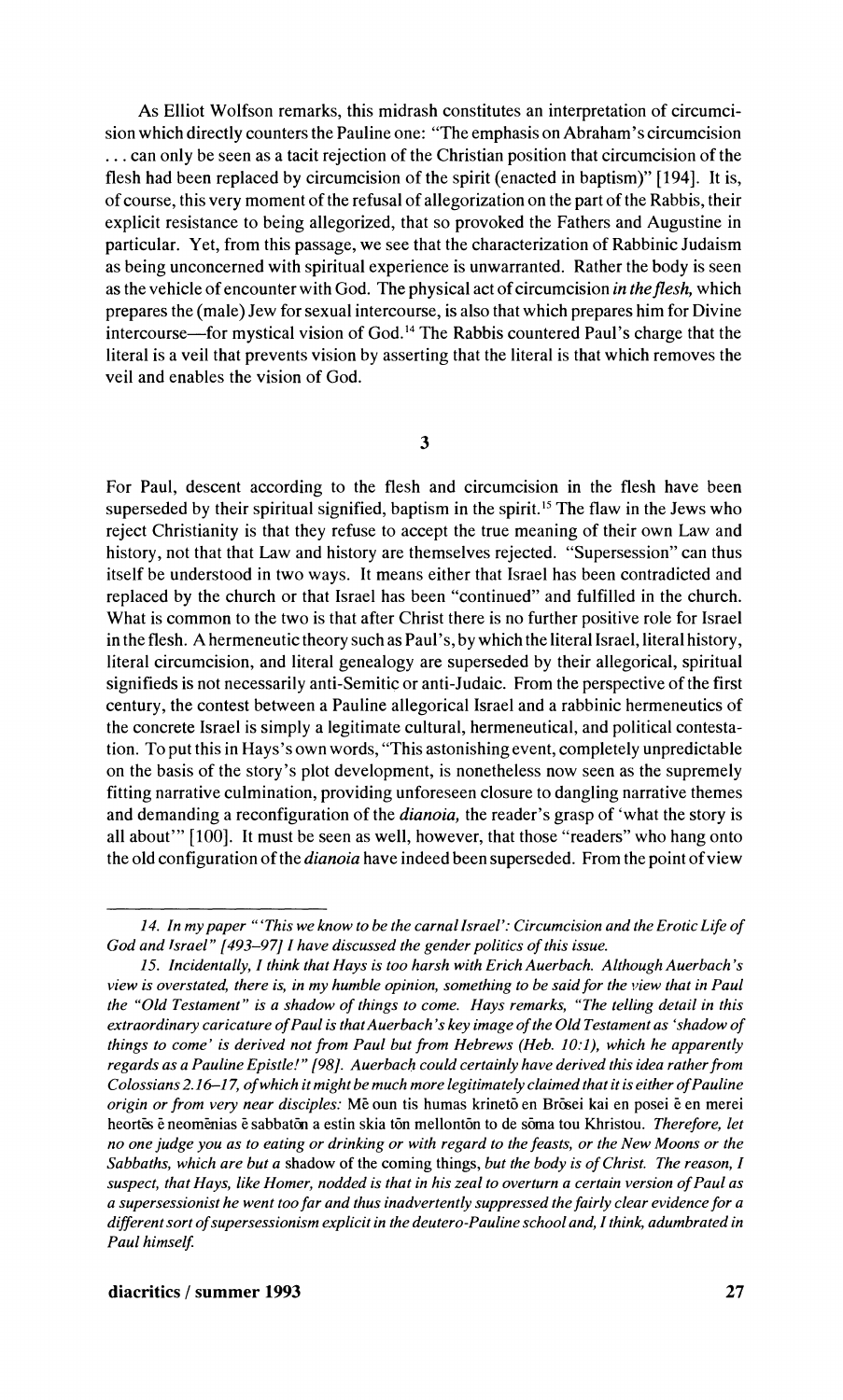**of a Jew the distinction becomes harder to make.16 On the other hand, I agree completely with Hays that Pauline typology does not allow for "one pole of the typological correlation [to] annihilate the other." To capture the subtleties of this point, another quotation from Hays will help:** 

**Paul, for his part, is laboring to refute the charge-whether rhetorical or historical-that he, as a promulgator of a startling new teaching incorporating uncircumcised Gentiles into the people of God, has abandoned the ways of the God ofIsrael.... With such issues in the air, the citation ofPs. 44:22 whispers another disclaimer, this time sotto voce: by identifying himself and his Christian readers with the suffering Israel of the psalm, Paul evokes (metaleptically) the psalmist's denial of any charge of idolatrous defection. Fundamental to Paul's whole theological project is the claim that his gospel represents the authentic fulfillment of God's revelation to Israel. [60]** 

**All true, but the ethnic Jew may still feel that her personal sufferings in past and present for being specifically Jewish and God's promise that they will be vindicated have nevertheless been abandoned. This is an elegant example, I think, of a perspective that can lead us to understand that even a Paul who bore no malice toward the Jews qua Jews could nevertheless produce a doctrine that would be experienced as inimical to them and by them/us.** 

**It can be fairly said, moreover, that Hays's book leaves room for such a contestation to continue and to be both irenic and mutually fructifying for Jews and Christians, religious and secular. Robert G. Hamerton-Kelly's Sacred Violence: Paul'sHermeneutic of the Cross, on the other hand, a "Girardian" reading of Paul, restores the interpretation of Paul as maligner of Judaism with a vengeance. It does not do so critically, moreover, but in full collaboration with such a project. A sequel in pseudo (post)modern terms of the most violent aspects of Christian discourse about Judaism, Hamerton-Kelly's book**  reads like a medieval *Tractatus adversus judaeos*, not only in content but in form as well. His explicit intent is to delegitimize Jewish—or any culture but Christian—as indepen**dent cultural alterities in favor of a Christian exceptionalism by which Paul represents the end to religion and the end to "cultural embeddedness." The term is his and used by him as a pejorative. His book seeks to make a book like Jill Robbins's a theoretical impossibility, an expression ultimately of the same stiff-neckedness of the Jews of Paul's time that led them as well to refuse to see that Christian revelation supersedes and**  subsumes all other cultural practice.<sup>17</sup> Hamerton-Kelly ostensibly interprets Paul in such **a way that his discourse does not constitute a delegitimation of Jews or Judaism:** 

**16. Auerbach becomes, then, much less caricaturelike.** 

**17. Girard himself also falls into supersessionist patterns of thought and expression. The following quotation is exemplary:** 

**I think it is possible to show that only the texts of the Gospels manage to achieve what the Old Testament leaves incomplete [in the transumption of Sacred Violence into hamonious community]. These texts therefore serve as an extension of the Judaic bible, bringing to completion an enterprise that the Judaic bible did not take far enough, as Christian tradition has always maintained. [158]** 

**This is supersessionist because it refuses to recognize that there was/is another "extension of the Judaic bible, " which has also continued historical culturalprocesses that began within the biblical period. Insofar as Girard will refer to Christianity as "the religion which comes from God, " while Judaism (and everything else) is relegated to being "religion which comes from man," he can hardly expect non-Christians to be very interested in his work [166], which is ultimately theologically based Christian apologetic triumphalism. However, nothing in Girard's writings, to**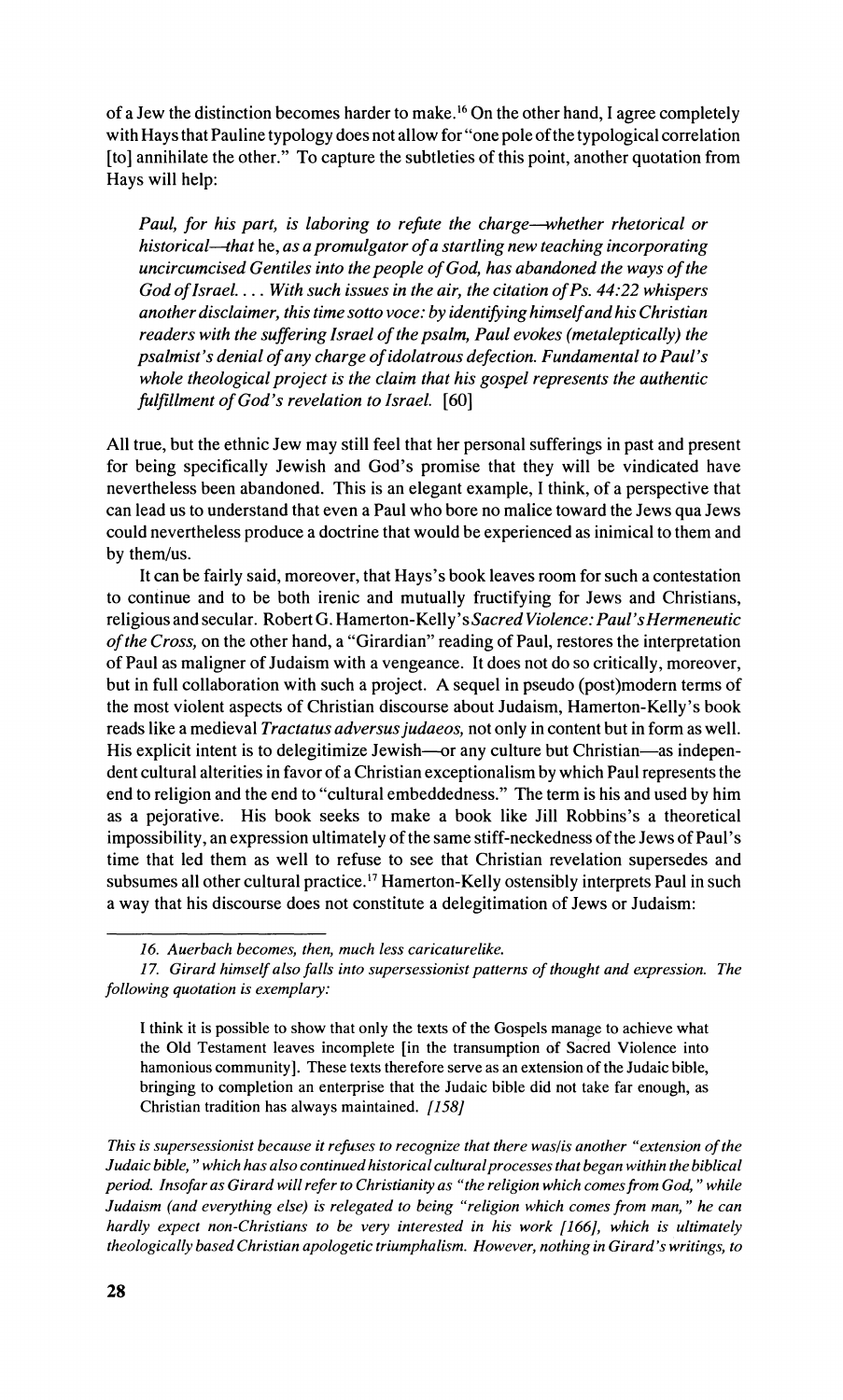**For Paul the church is not another sect, but the community of the new creation. It is ontologically beyond the world of opposites, and so is not a rival religion to Judaism, but a new and inclusive community. It is possible to construe this claim as just another ploy in the game of sectarian rivalry. Unfortunately, Christians down through the ages have certainly read it as such and used it to justify themselves and delegitimize the Jews. Paul left himself open to such an interpretation, but he did not intend it. He would have been appalled to see the community of the end of time becoming another sect in time, subject to the delusions of sacred violence. [146]** 

**Paul's discourse is on this account a discourse of inclusion, an attempt to break down the hierarchical barriers that exist between people. When Paul says, "our fathers were all under the cloud" [1 Cor. 1.1], precisely the import of this is the fathers of all of us, both gentile and Jewish. To the extent, however, that the new and inclusive community demands conformity to certain practices that contradict the practices of the historical Jews, even if those practices be only the confession of certain beliefs, then it is inevitably a rival religion and a delegitimization of the Jews and indeed all non-Christians. Hamerton-Kelly is wholly oblivious, however, to the fundamental contradiction built into the notion of such a community, namely the presumption that anyone who does not wish to join the new community of faith is under a cloud of a different sort. The very claim to be "ontologically beyond" itself constitutes rivalry.** 

**It is not so much that Paul left himself open to misinterpretation here; the "misinterpretation" is almost a necessary consequence of such an idea. It is clear that this coercive "new and inclusive community" still excludes (and often violently) those who do not have faith in Christ. Hamerton-Kelly, moreover, reads Paul according to the best possible construal of the "intentions" of his discourse and not even its virtually ineluctable effects (how precisely Hamerton-Kelly claims to know the intention of Paul better than, for example, Justin Martyr did is itself fascinating!), while Judaism is read by him according to its alleged "actual" practice of killing dissenters. Thus Judaism is simply "the impulse to fulfill the Mosaic Law [that] made him [Paul] a persecutor and had killed Christ" [141].** 

**Hamerton-Kelly is willing to grant that Paul's putative experience does "not take the whole range of the religion into account," but not apparently to consider that the doctrines of Jews that other Jews referred to as "Zealots" or "Knifers" were marginal and vigorously opposed subcultures of Greco-Roman Judaism.'8 For Hamerton-Kelly, despite occa-**

**the extent that I know them, prepares one for the virulence of Hamerton-Kelly's anti-Judaism, which is all his own. Just comparing Girard's account of the crucifixion as having been given "explicit or implicit assent" by "the crowd in Jerusalem, the Jewish religious authorities, the Roman political authorities, and even the disciples" [167] with Hamerton-Kelly's "the impulse to fulfill the Mosaic Law [that] made him [Paul] a persecutor and had killed Christ" [141] makes the disparity apparent.** 

**On the other hand, Girard's text is sufficiently problematic on its own, at least in part because of the dialogical way (literally as a dialogue) that it is presented. Girard speaks of a founding murder that lies behind all culture-that is, it is constitutive of hominization, something hidden since the foundation of the world, while his interlocutor (Oughourlian) transmutes this into "cultural differentiation develops on the basis of the founding murder" [165; my emphasis], and Girard does notprotest. It is thus easy to see how apersonality dedicated to the erasure of difference and imposition of Christianity on all could find his (mistaken) point of origin in Girard. Girard's text hovers over thepit of a Christian triumphalism (and implicit anti-Semitism) but avoids it, while Hamerton-Kelly jumps right in.** 

**<sup>18.</sup> That is, the sort of violence thatHamerton-Kelly seems to wish to essentialize as "Jewish" per se did exist in certain extreme groups in the first century, but those very groups were marginalized by the terms of opprobrium assigned to them by other groups, including notably the Pharisees.**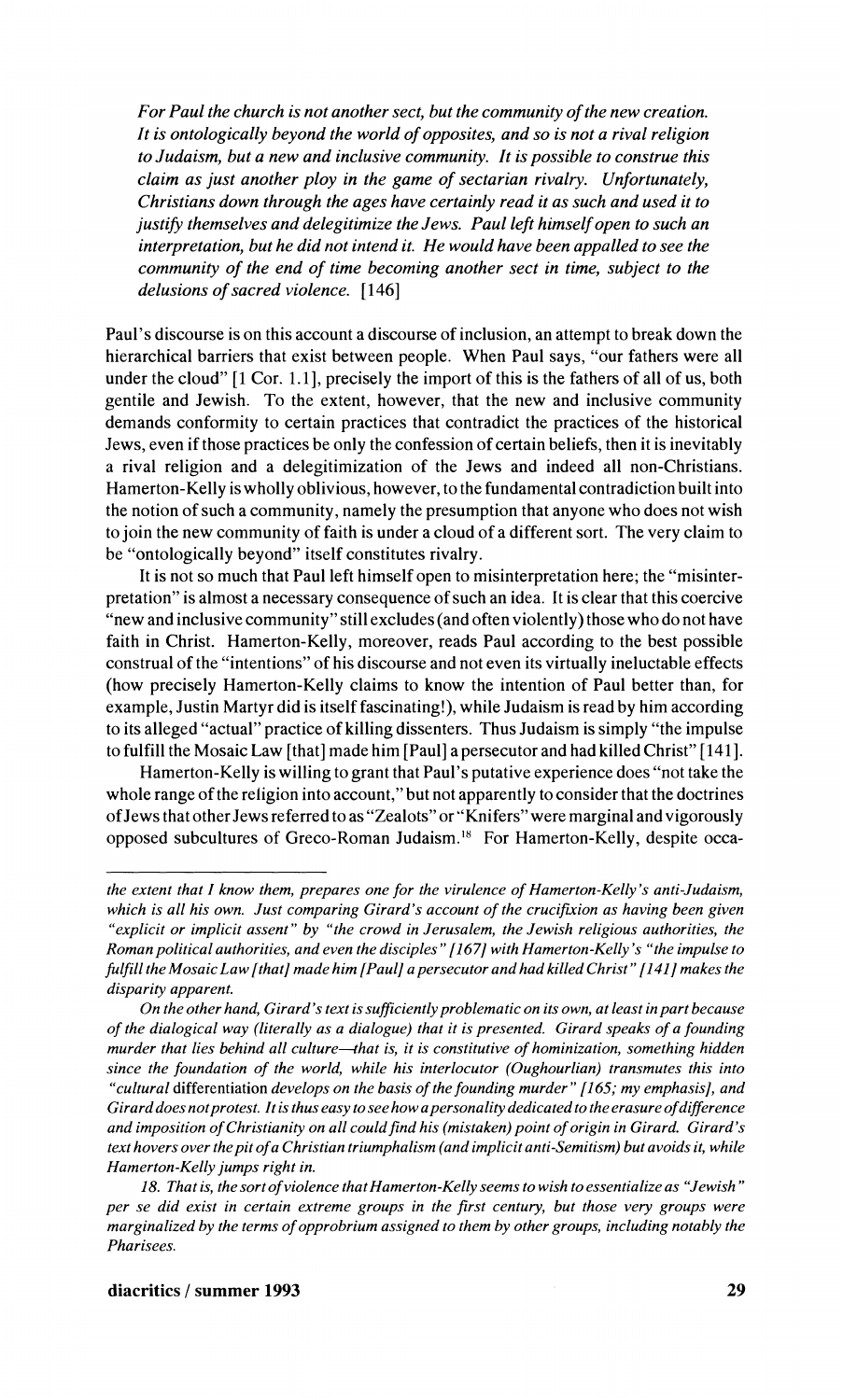**sional pro forma disclaimers, these groups represent the true essence of Judaism. For as he says, "I have endorsed Paul's attack on Judaism" [183; my emphasis]. To this should be contrasted Hays's sober and balanced judgments:** 

**Only a narrowly ethnocentric form of Judaism, Paul insists, would claim that God is the God of the Jews only or that Abraham is the progenitor of God's people "according to theflesh, "that is by virtue of naturalphysical descent. For the purposes of his argument, Paul associates these (evidently false) notions with the (disputed) claim that Gentile Christians must come under the Law. Paul, speaking from within the Jewish tradition, contends that the Torah itself provides the warrantfor a more inclusive theology that affirms that the one God is God of Gentiles as well as Jews and that Abraham is the forefather of more than those who happen to be his physical descendants. [55]** 

**Paul, in this view, as in the view that I have promulgated in A Radical Jew, is indeed a Jewish cultural critic, calling Jews to ally themselves with the progressive understandings contained within their own tradition and to reject the practices of certain ethnocentric zealots. In fact, the notion that Gentiles are saved without conversion to Judaism is a doctrine held by many within ancient Judaism; indeed, what is new in Paul is rather the idea that all-Jews and Gentiles-must be justified in the same way, through faith in Jesus Christ. Paul dreamed of a day in which all distinctions between human beings productive of hierarchy would be erased and not one in which there was merely a place in God's**  saving plan for all. These are the grounds of his critique of-not "attack on"-Judaism.

**Hamerton-Kelly's account of Judaism, as well as his account of Paul, thus teach us more about him and his ideology than about anything else. For the certainty of faith, we find here substituted a certainty borne of "the preunderstanding we [Hamerton-Kelly] bring to the text," which is "well founded on the evidence not only of the texts it interprets but also on other evidence from the human sciences" [61]. For Hamerton-Kelly it is simply a fact that the Jews killed Christ, that their religion was a religion of Sacred Violence, and that God/Paul rejected the Jews because of the essential evil of their "way of life": "The Law had created a way of life founded on sacred violence and the crucifixion of Christ is the logical outcome of such a way of life" [66, 71]. Hamerton-Kelly does not even present this characterization as Paul's in order to criticize it but rather produces a discourse supported by "the evidence from the human sciences" [that is, Girard] which asserts its authority as a description of Judaism. He interprets Philippians 3.8, in which Paul refers to his former achievement as skybala [shit], as Paul's characterization of "the Jewish way of life." Hamerton-Kelly somewhat softens the translation to "refuse" and then asserts that this is "what the Law really is" [68]. He thus relies ultimately on the authority of both Paul and Girard (science) in support of his own political/theological agenda. When we read the Pauline passage in question, however, we find that Hamerton-Kelly's interpretation of it is far from ineluctable. The passage reads:** 

**Yea doubtless, andI count all things but loss for the excellency of the knowledge of Christ Jesus my Lord: for whom I have suffered the loss of all things, and do count them but dung, that I may win Christ [alla menounge kai hegoumai panta**  zemian einai dia to hyperechon tes gnoseos Khristou Iesou tou kyrion mou di hon **ta panta ezemi6then kai hegoumai skybala hina Khriston kerdeso].** 

**I think that a much more likely reading of this verse than Hamerton-Kelly's is that Paul is precisely not referring to what his former life "really is," but rather emphasizing that even though it was of value, he counts it now as dung in comparison to the excellency of the knowledge of Christ and in order that he may win such knowledge. In fact, the figure**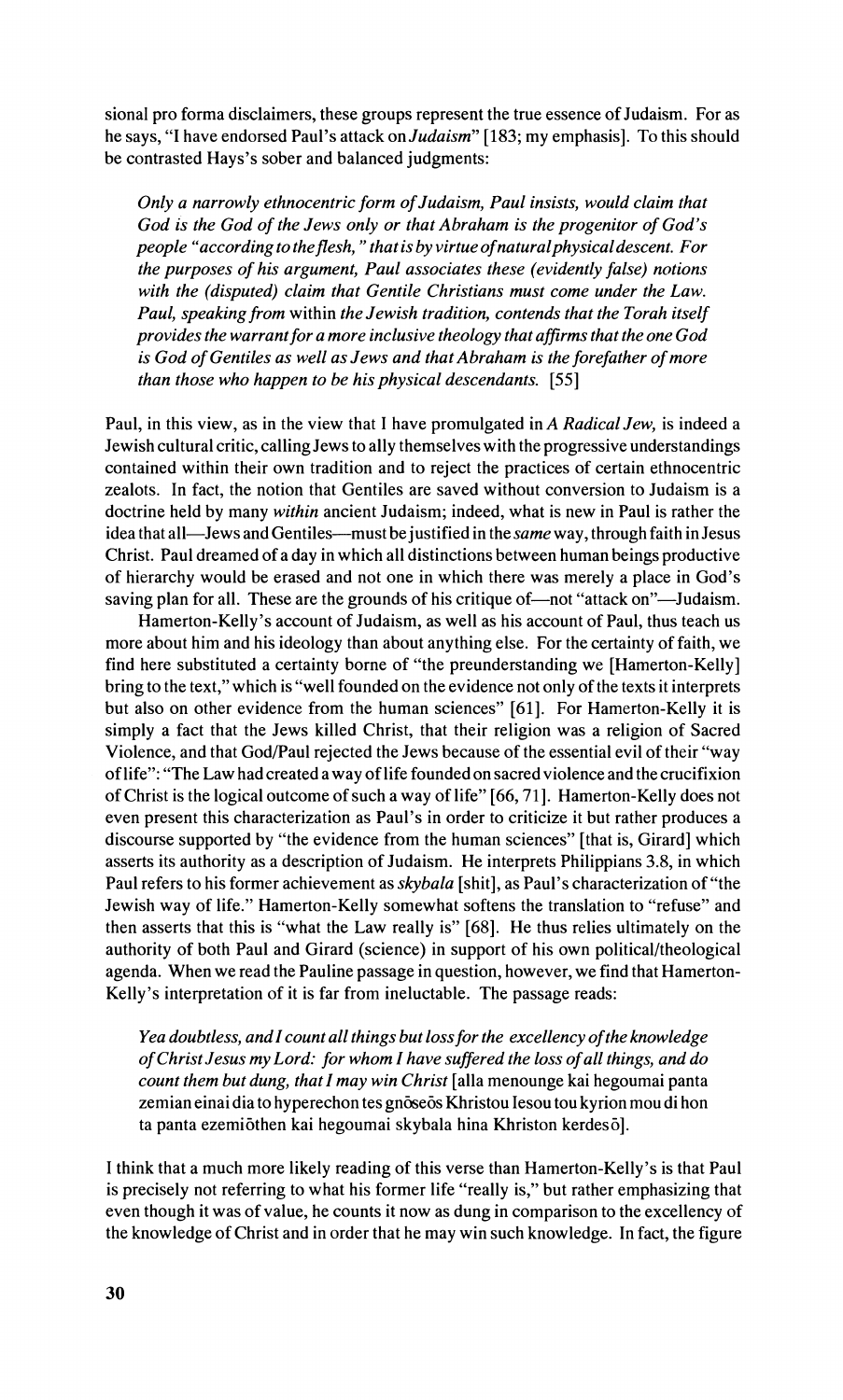**works only if that of which he is speaking is not "really dung." It is not Paul here who is anti-Judaic, unless any disagreement or cultural critique is to be defined as anti-Judaic.** 

**In fact I give Hamerton-Kelly much more credit than he does himself. He claims to have endorsed Paul's attack on Judaism; I think he has created it. For example, Hamerton-Kelly writes: "The agent of my action in this situation is the sin 'that dwells in me'; namely 'in my flesh' (tout estin en to sarki mou) (Rom. 7:18). In the light of my argument this might be paraphrased, 'no good thing dwells in me, that is, in my culturally embedded (Jewish) self"' [147]. Even granting the undecidability of texts, the multivariate nature of hermeneutics, my own personal investments that lead me to read one way and not another, I find it hard to imagine that anyone who is not already inclined toward his hatred of Judaism will find Hamerton-Kelly's paraphrase in Paul's language, and I think it unnecessary even to produce an alternative reading in this case. Hamerton-Kelly's affirmation of this proposition, whether or not it is Paul's, reveals that he still somehow manages to imagine that there is a self that is not culturally embedded. Paul says nothing so nefarious, but certainly does hold out the positive hope of a humanity which will not**  be differentiated by cultural specificities. Paul can be forgiven his naïveté. Hamerton-**Kelly's ignorance of the critique of Universalism mounted in recent criticism is, however, intellectually and morally unforgivable. (His appropriation of "theory" seems to be limited to Girard and Girard alone.) In the wake of the horrors that have been perpetrated in the name of such visions of a humanity "not culturally embedded," Hamerton-Kelly's remark is simply inexcusable. If for Hamerton-Kelly "cultural embeddedness" is the sin that dwells in our flesh, then his politics will be a politics of the eradication of cultural embeddedness, which we know, by now, means the assimilation of all, willy-nilly, to the**  culture defined as not specific-that of White Christian European males.

**The obvious charge that suggests itself is that Hamerton-Kelly is engaging in sacred violence and scapegoating of his own. He is certainly aware, although contemptuously dismissive, of this accusation. Indeed, he devotes an entire section of his book to "refuting" it:** 

**If the solution to sacred violence is the renunciation of rivalry, and iffaith can take different forms, each of them valid as long as they can be classified under the headingofagape, why have I endorsed Paul's attack on Judaism ?HaveI not been engaged in precisely the rivalrous behavior that I have been criticizing, rivalrously condemning rivalry? [183]** 

**Hamerton-Kelly's answer is that, "Clearly, a religious system that kills innocent people 'righteously' has less rational and moral justification than one that cherishes all in love" [183], and it therefore follows, as the night follows the day, that "The sophistic taunt that**  Paul scapegoats Judaism is, therefore, unworthy of serious consideration" [184].<sup>19</sup> **Indeed, such a "taunt" would be inappropriately directed at Paul, because Paul does not mount his critique of Judaism on such false grounds; it can well be directed, however, at Hamerton-Kelly, and it is more than a "sophistic taunt," a formal contradiction. It is a damning charge that discredits entirely any pretense he has to a hermeneutic that claims**  to "escape mimetic violence into a new community of agapaic cooperation" [184].<sup>20</sup> The

**<sup>19.</sup> His rhetorical move reminds me of that ofJohn Chrysostom, who in his violent attacks on Judaism pauses to remark, "I know that some will condemn me for daring to say that the synagogue is no better than a theater, " but "I will not be deterred " [qtd. in Gager 119]. Such also is Hamerton-Kelly's "courage, " vaunted in the blurbs on the dust jacket.** 

**<sup>20.</sup> Girard and Oughourlian have tried to guard against the sort of misreading thatHamerton-Kelly engages in on pages 174-75, where they explicitly refer to the transformation "of the universal revelation of the founding murder into apolemical denunciation of the Jewish religion " precisely that which Hamerton-Kelly engages in and which Girard refers to as "a new form of**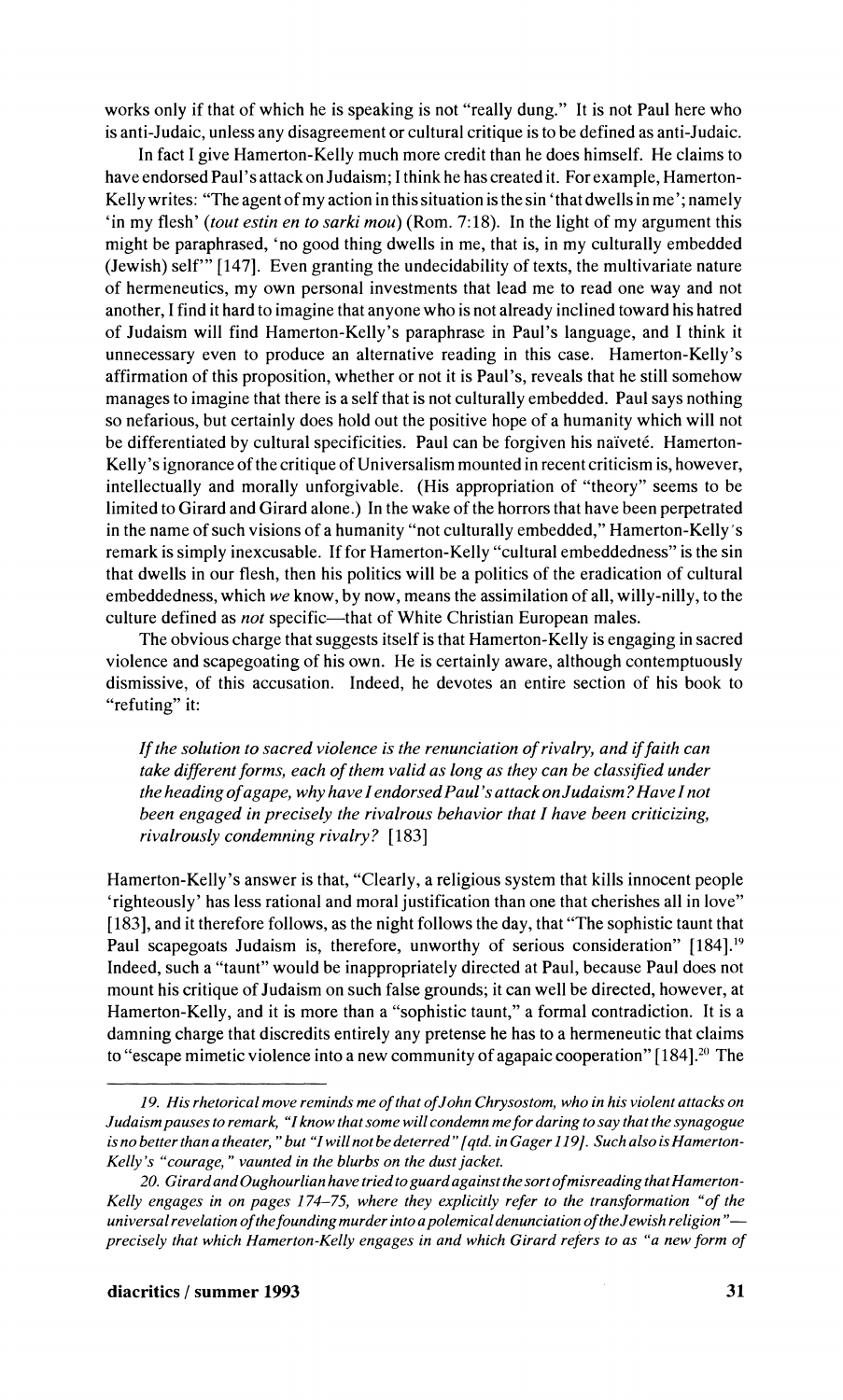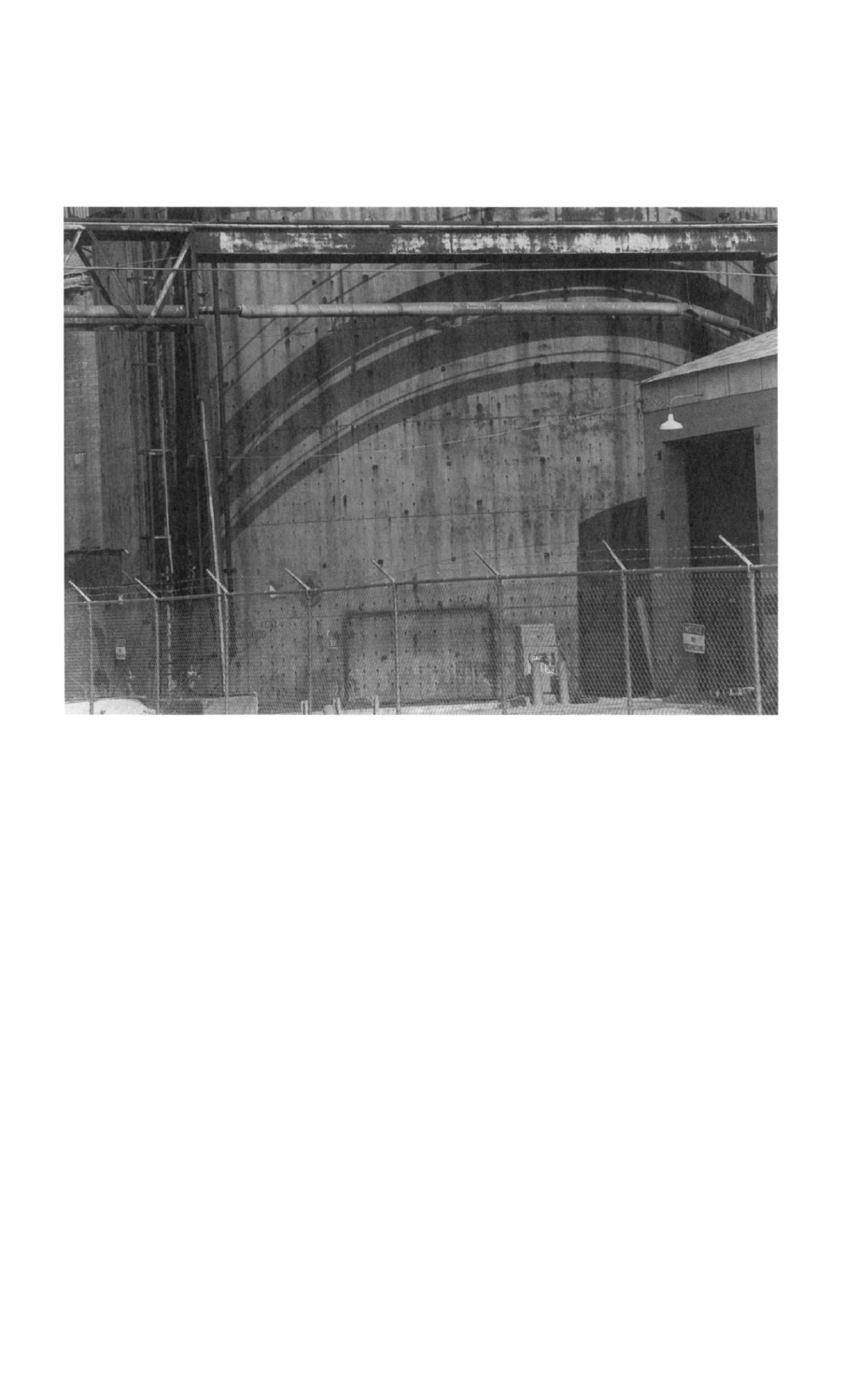**burden of Hamerton-Kelly's book is that the Jews really are Christ-killers.2' Now we do not know if "historically" there were any Jews involved in the killing of Christ, nor is there any reason to suppose that, even if there were, they represented the whole People or its religion. What we do know, however, is that millions of Jews have been killed in Europe, owing partly to this scapegoating slander.** 

**Rabbinic Jews insisted: We will continue to exist corporeally, in our bodily practices, the practices that are our legacy from our carnal filiation and bodily history, and not be interpreted out of fleshly, historical existence, what Levinas refers to as "integral adherence"-the adherence of meaning within concrete action. And it worked. It is only owing to that resistance that the Jews still exist. Rather than the negatively loaded term "particularism," we can easily rename this Jewish resistance with the positively marked "difference," and, as such, it has indeed functioned as a model for the politics of difference of repressed people of color, women, and gays. However, as Foucault has made us only too aware, virtually any discursive practice can be liberatory or repressive, or worse. Colonizing almost his last words, "My point is not that everything is bad, but that**  everything is dangerous" [Afterword 232].<sup>22</sup> Only specific analysis of specific historical **situations reveals when a specific practice is which.** 

**My thesis is that Judaism and Christianity as two different hermeneutic systems for reading the Bible generate two diametrically opposed forms of racism-and two diametrically opposed possibilities of antiracism.23 The genius of Christianity is its concern for all of the Peoples of the world; the genius of Judaism is its ability to leave other people alone [see Shell]. This is grounded theologically in rabbinic Judaism in the notion that in order to achieve salvation, Jews are required to perform (or, better, to attempt to perform) the entire 613 commandments, while non-Jews are required to perform only seven commandments given to Noah which form a sort of natural, moral Law. Hamerton-Kelly is so bound up in Christian modes of thinking that he is unable to even imagine an alternative. Thus he writes, "These Jews would have understood that to refute the necessity for Mosaic observance in the case of gentiles undermines the authority of that observance across the board. If it is not necessary for some, it is not necessary for any" [187]. Wrong! Jewish theology understands the Jewish People to be priests performing a set of ritual acts on behalf of the entire world. While clearly the temptation to a certain arrogance is built into such a system, precisely the temptation to "Sacred Violence" that leads to forced conversion, whether by the sword, ridicule, or the Pound or deculturation in the name of the new human community, is not. Christianity is the system that proposes that there is something that is necessary for all: faith in Jesus Christ. The evils of the two systems are the precise obverse of these geniuses. These genii all too easily become demons. The insistence on difference can produce as well an indifference (or worse) toward Others. Jewish difference can indeed be dangerous, as the Palestinians know only too well, but Christian universalism has been even more dangerous, as Jews have been forced to demonstrate with their bodies.** 

**Hamerton-Kelly's reading of Paul and mine converge in one important way. We both describe Paul as a critic of Jewish culture. Otherwise the politics of our two projects could not be more opposed. I see Paul's critique of Jewish culture as motivated and generated by distress about Jewish emphasis on the significance of being a member of the tribe with** 

**diacritics / summer 1993 33** 

violence, directed against a new scapegoat—the Jew." Not only a bad reader of Paul, therefore, **Hamerton-Kelly is also, owing to his anti-Semitic passion, a highly selective and superficial reader of Girard as well.** 

**<sup>21.</sup> He dismisses the challenge of modern Christian New Testament scholars to the simple veracity of the gospel accounts.** 

**<sup>22.</sup> See also the more expansive articulation of this principle in Foucault, An Introduction, The History of Sexuality [101-02].** 

**<sup>23.</sup> This argument is one of the major themes of my book A Radical Jew and will, accordingly, be repeated and of course much expanded there.**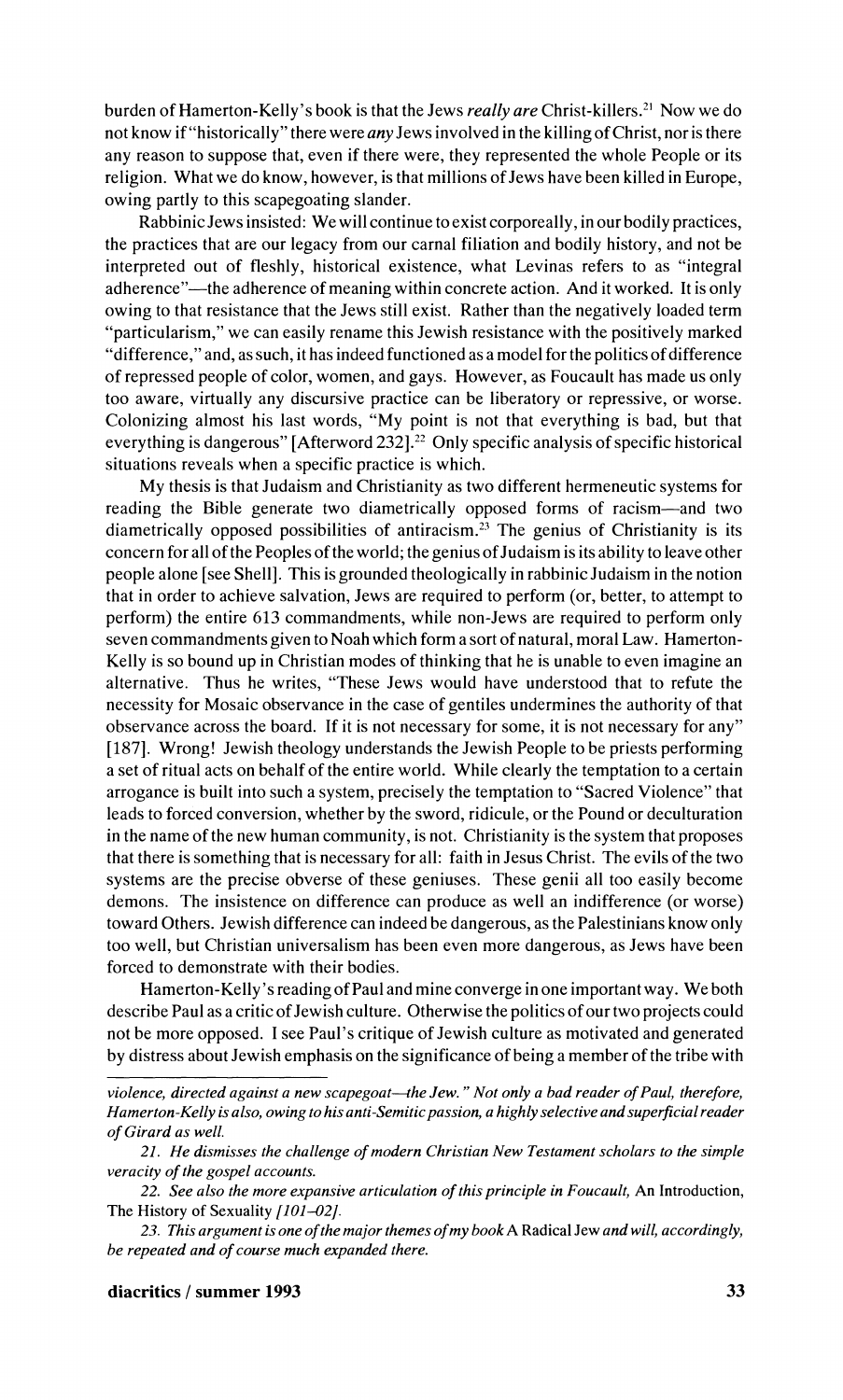**all that entailed, and there is no doubt that this factor is central to biblical, postbiblical,**  and ultimately rabbinic Judaism, for good and/or for ill.<sup>24</sup> Hamerton-Kelly sees Paul as **rejecting the inherent violence of a Judaism that killed an innocent man (Christ), which is simply a theologically based slander, since virtually everything we know about Jewish**  Law would have prevented Jews from killing Jesus.<sup>25</sup> There is, moreover, precious little **even in Paul to support such a construction beyond one contested passage in 1 Thessalonians 2.15.26 Hamerton-Kelly's understanding of 2 Corinthians 3.6 that the "Letter kills" means that the Law killed Christ is special pleading at its most spectacular [159]. Perhaps the most egregious moment in this book, however, is the following:** 

**Paul's understanding of the link between the Jewish way of life, his own activity as apersecutor, and the death of Christ, also explains the culminating affirmation, "[God] made him who knew no sin to be a sin for us, in order that in him we might become the righteousness of God" (2 Cor 5:21). The "sin" that God made him**  is Jewishness, elsewhere called "the likeness of sinful flesh" (Rom 8:3; cf. Gal **4: 4-5). [126; my emphasis]** 

**Such an interpretation is an affront even more to Christianity than to Judaism. It is not difficult to expose the egregiousness of Hamerton-Kelly's reading. The "sin" that God made Jesus is almost certainly a sin offering (in Hebrew the two words are identical), and Paul's thought is perfectly coherent.27** 

**My version of Paul commands that Jews pay attention: How do we wish to understand and address the apparent ethnocentric elements of our Judaism? Hamerton-Kelly's account of Paul could be safely ignored as critique and indeed must be combated as a traditional libel of Jews and Judaism. Indeed, "one should not distort the interpretation of Christian origins in order to combat anti-Semitism" [Hamerton-Kelly 188], but neither should one use anti-Semitism to distort the interpretation of Christian origins.** 

**When Hamerton-Kelly says: "Deception by sin, which is really self-deception, is, therefore, the hallmark of the Jewish religious life in its role as the paradigm of sacred** 

**27. Although Paul's christology is not generally expiatory, there certainly are several traces of such a theology of the cross in his writings.** 

**<sup>24.</sup> W. D. Davies's Paul and Rabbinic Judaism: Some Rabbinic Elements in Pauline Theology is a model of a cultural criticism that is not anti-Judaic. He does not apologize for Jewish "particularism " or condemn it as an essentialized exclusiveness or innate sense of superiority but explains it historically and marks both its "positive" and "negative" effects [61-68]. Davies anticipates as well my thesis that Paul's critique arose in an environment in which many Jews were increasingly feeling an "uneasy conscience. " He well understands that Jewish isolation was a fence that preserved Jewish difference, and also that "a fence, while it preserves, also excludes. The Torah, which differentiated the Jew from others, also separated him from them." Criticism of Jewish culture, by Jews or non-Jews, is not anti-Semitic. Slander is. Some Jews and liberal Christians do not see this difference and regard all critique of Judaism as somehow causally contiguous with holocaust.** 

**<sup>25.</sup> Of course, I am not arguingforJewish exceptionalism here. There have undoubtedly been as many Jewish murderers as anyone else. The Gospel claims, which are, of course, significantly later than Paul, that the Sanhedrin condemned Jesus to death are, however, simply implausible from the perspective of Jewish Law, as is the account of the stoning of Stephen in Acts 7. In order for the Sanhedrin to actually execute someone, so many implausible conditions had to be met that a Sanhedrin which condemned one person to death in seventy years was called derisively, "The Bloody Sanhedrin!"** 

**<sup>26.</sup> WhileI think that it is too easy an escape to suggest that this verse is notPauline, its highly uncharacteristic nature suggests that it is not by any means a cornerstone of Paul's thought. Moreover, the fact that it seems to allude to the Destruction of the Temple, which certainly took place after the date of the letter, supports here the argument that at least some of the verse has been tampered with in the light of post-Pauline Christian thought.**